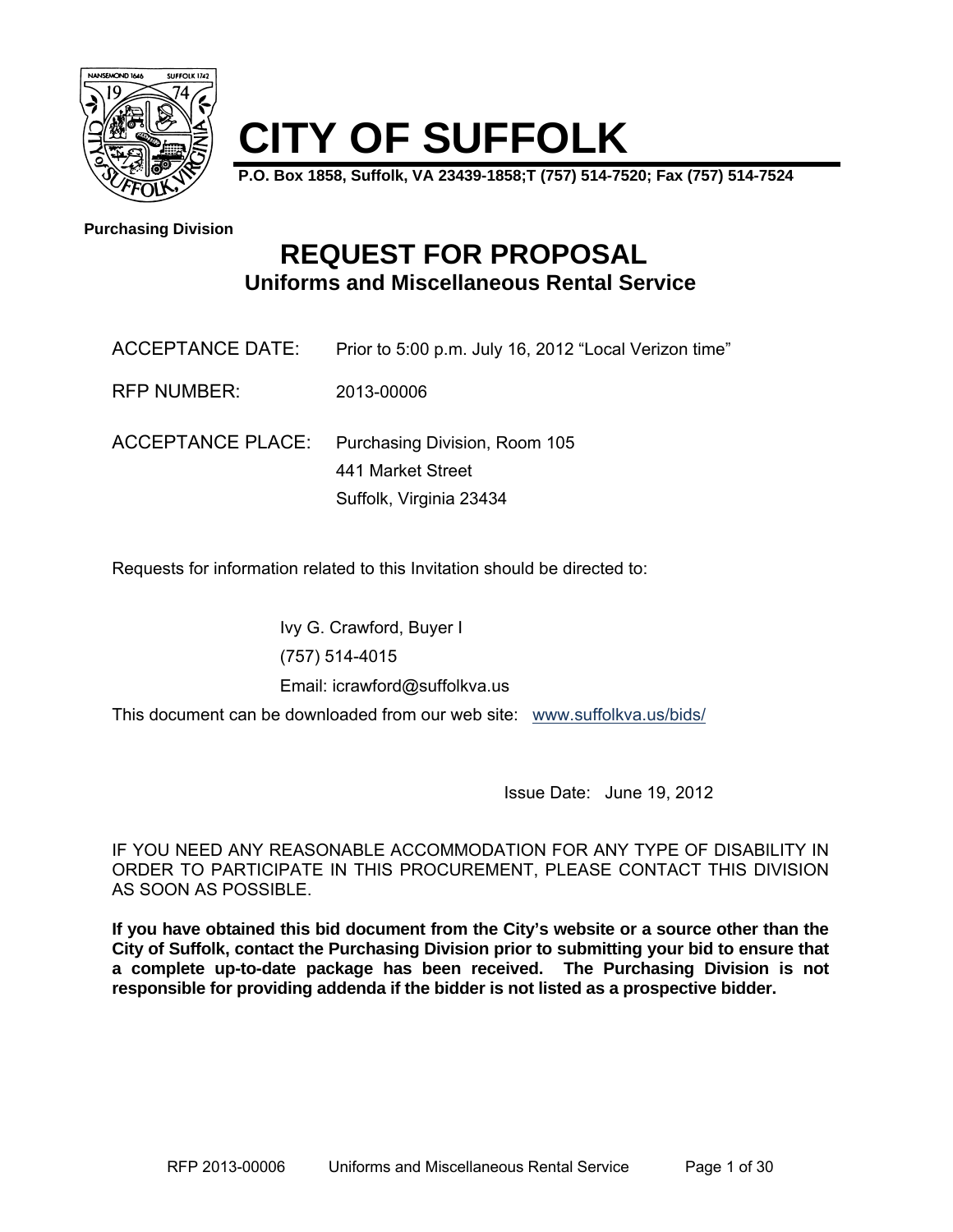## **REQUEST FOR PROPOSAL**

### **SECTION/TITLE**

| 2.0                                                    |  |  |  |  |
|--------------------------------------------------------|--|--|--|--|
| 3.0                                                    |  |  |  |  |
| 4.0                                                    |  |  |  |  |
| 5.0                                                    |  |  |  |  |
| 6.0                                                    |  |  |  |  |
| 7.0                                                    |  |  |  |  |
| 8.0                                                    |  |  |  |  |
|                                                        |  |  |  |  |
| PROPRIETARY/CONFIDENTIAL INFORMATION IDENTIFICATION 26 |  |  |  |  |
|                                                        |  |  |  |  |
|                                                        |  |  |  |  |
|                                                        |  |  |  |  |
|                                                        |  |  |  |  |

Prepared by \_\_\_Ivy G Crawford\_\_\_ Date: \_\_\_\_June 19, 2012\_\_\_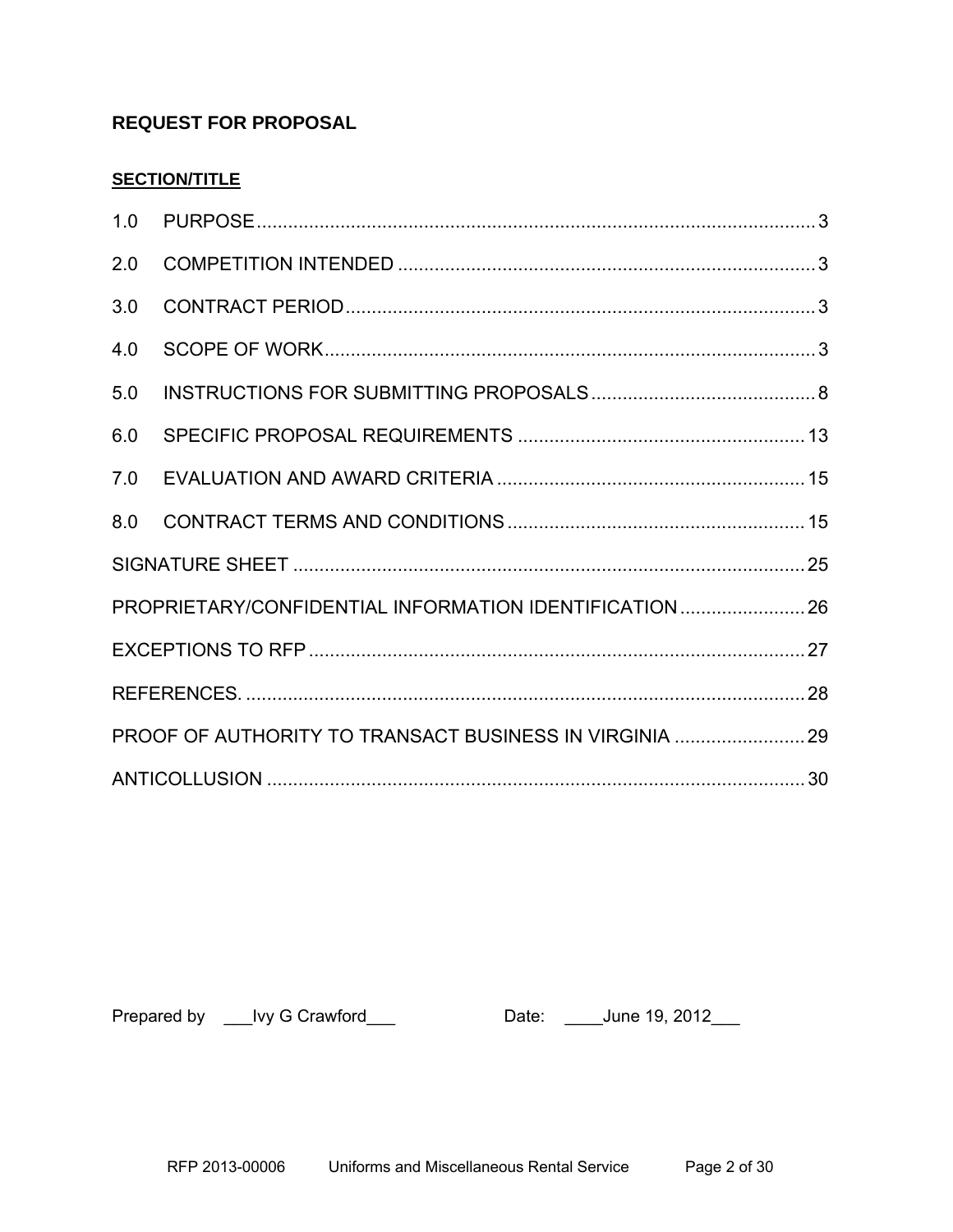#### **1.0 PURPOSE**

The intent of this Request for Proposal (RFP) is to obtain competitive proposals for the rental and cleaning of types of uniforms, floor mats, fender covers, etc.

The following is a list of the estimated number of employees for uniform servicing.

These quantities are given as a guideline only for preparing your proposal and shall not be construed to the total number of employees for the contract. This estimated figure may increase and decrease throughout the contract period.

Public Works – 146 employees; 10 locations Public Utilities – 89 employees; 4 locations Fleet Management – 15 employees; 1 location Capital Programs and Buildings – 20 employees; 1 location Parks & Recreation – 16 employees; 3 locations Aviation Facilities – 2 employees; 1 location

### **2.0 COMPETITION INTENDED**

It is the City's intent that this Request for Proposal (RFP) permits competition. It shall be the offeror's responsibility to advise the Purchasing Agent in writing if any language requirement, specification, etc., or any combination thereof, inadvertently restricts or limits the requirements stated in this RFP to a single source. Such notification must be received by the Purchasing Agent not later than five (5) days prior to the date set for acceptance of proposals.

### **3.0 CONTRACT PERIOD**

The contract shall cover the period beginning from execution of contract and continuing through July 31, 2014. This contract may be renewed based on the terms and conditions herein at the expiration of its term by mutual agreement of the successful offeror and the City. The contract may be renewed for two (2) additional one-year periods for a maximum four (4) years through July 31, 2016.

#### **4.0 SCOPE OF WORK**

### **4.1 SERVICING REQUIREMENTS**

Listed below are the minimum service requirements to be proposed. Should you have additional services (Value Added Services) you feel would be of benefit to the City, please provide information and pertinent costs.

A. The vendor shall be responsible for providing high quality services and contract maintenance. This shall require the vendor to maintain and provide the City with quality and accuracy assurance in service and product.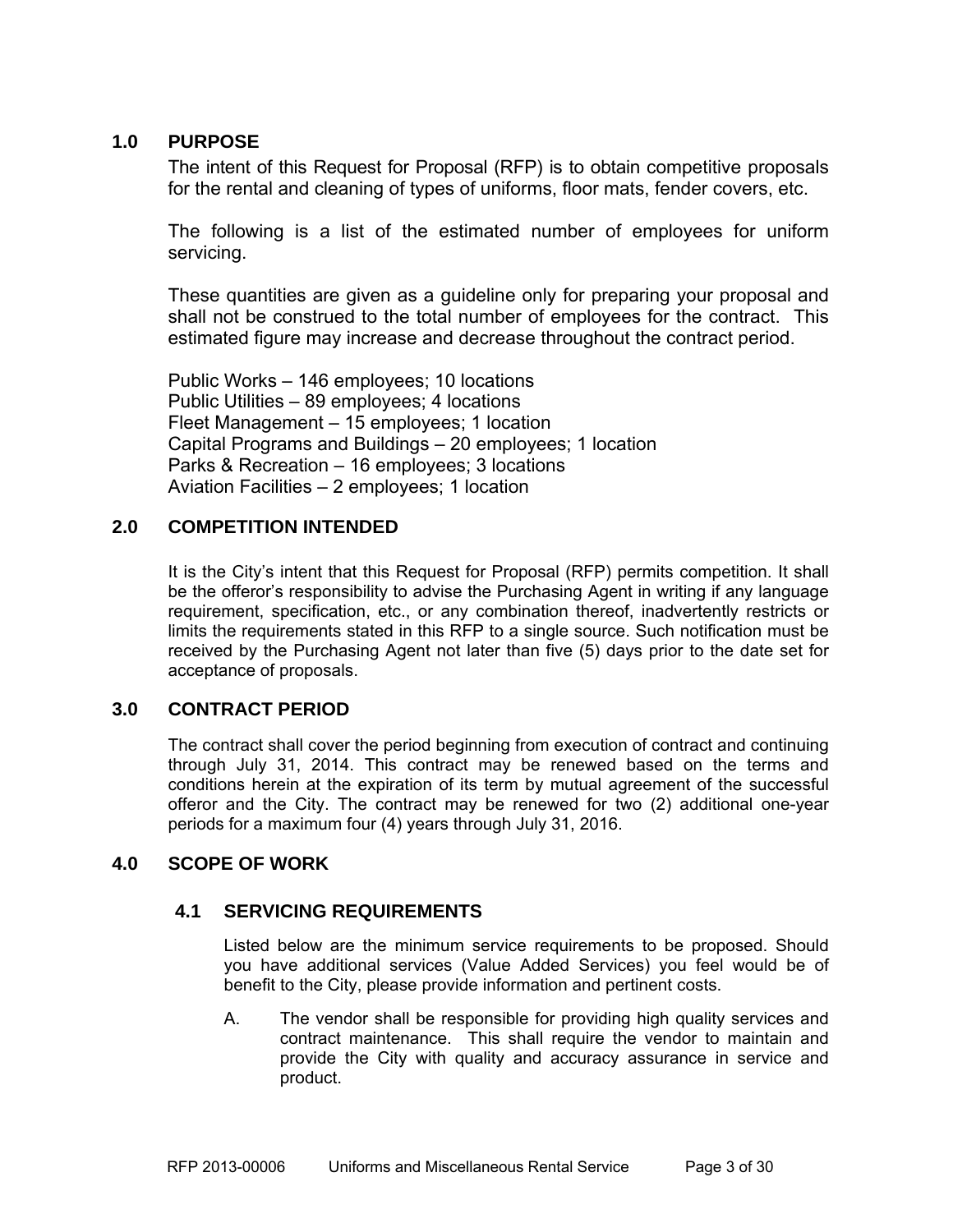- B. A multiple part logbook shall be maintained at each service location. City employees shall document new uniform requirements, complaints, problems, requests, etc., which are reviewed and acknowledged on the service day and rectified accordingly by the Vendor.
- C. Upon award, an authorized official representative shall visit each service location with a City representative to gain a precise uniform measurement of each individual employee. The City and the vendor shall schedule a timeframe to accomplish this task.
- D. The vendor shall furnish **new** uniforms for the initial set up and outfitting of new employees. **In all instances, "Like-New" uniforms are not acceptable**.
- E. The vendor shall be required to change out all issued employee uniforms upon acceptance of the optional renewal period. During this change out, the City may change style and sizes of uniforms at no extra charge. **In all instances, "Like-New" uniforms are not acceptable**.
- F. The vendor is responsible for all required repairs as may be detected during the cleaning and garment quality process or as requested by the City. In the event a garment is not repairable, the vendor is responsible for replacing with a new garment. **In all instances, "Like-New" uniforms are not acceptable**.
- G. The vendor shall have available to the City a specified "Account Liaison" to handle all problems regarding billing, deliveries, discrepancies, etc. This "Account Liaison" shall conduct an on-site service survey with a written summary report to be submitted to the Purchasing Division on a quarterly basis. **An example of this report shall be included with your proposal.** This summary shall include:
	- 1. Any problems that may be occurring with department requirements and shall state when the problems were resolved.
	- 2. Summary of shortages, uniform replacement program, repairs, and other types of performance measurement reports.
	- 3. The vendor shall correct delivery errors, omission or rejected items by 5:00 p.m. of the City's next business day; a penalty of \$10.00 per item shall be assessed for correction not made in a timely manner. For locations that close prior to 5:00 p.m. delivery shall be made to the administrative office.
- H. The vendor shall be responsible for all inventory counts of outgoing and incoming uniforms to designated locations. The route representative shall submit to the City's representative a check sheet of outgoing and incoming uniforms for each individual employee. The City reserves the right to add or delete service locations at any time during the contract period.
- I. The number of sets of uniforms issued per employee is established at eleven (11) sets. This figure is to allow for the turnaround time of having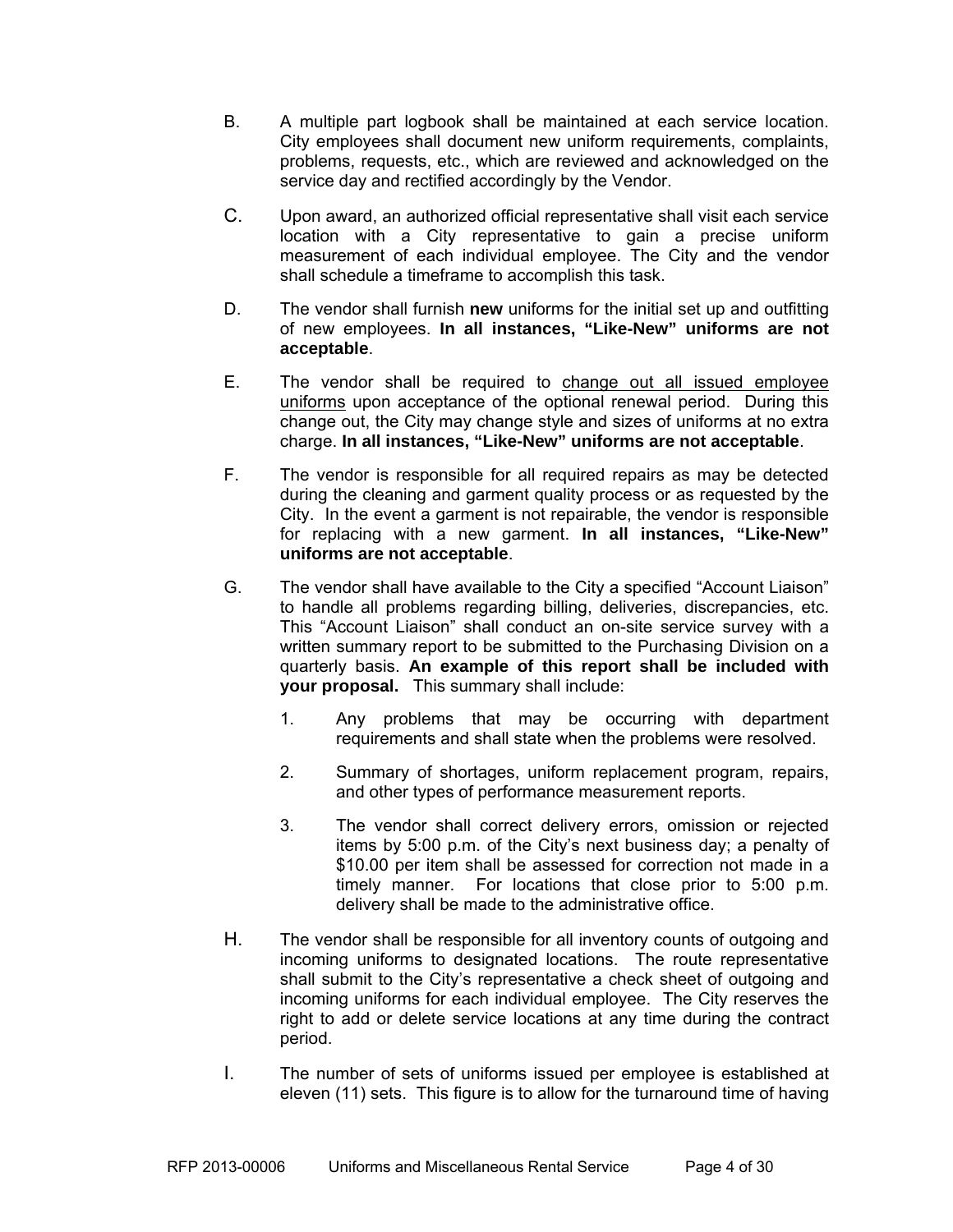sets laundered and by having an adequate number of uniforms on hand during this period.

- 1. In some instances, the employee may have a need for issuing shirts or pants only.
- J. The following incidents shall be corrected and/or completed within two (2) weeks of the request by City personnel **at no charge** to the City.
	- 1. New employees shall be supplied with new uniforms. **Issuance of "like new" garments is not acceptable**; only exception to this would be for over-size garments;
	- 2. Removal of stains and/or paint from uniforms. If unable to remove stains and/or paint from garment, the garment shall be replaced with a new garment;
	- 3. Employees shall be allowed one size change per year at no cost to the City;
	- 4. If a garment has been lost by the Vendor, replacement of missing garments shall be replaced at any time during the contract period within two weeks;
	- 5. Should this contract enter into the optional renewal periods, all garments must be replaced with new garments; and
	- 6. Repair or mending of uniforms as required. If unable to be mended, garments are to be replaced with new garments. **Repairing uniforms with patches will not be acceptable.** The vendor shall have a method in the cleaning process that detects required repairs.
- K. Failure to comply with the above requirements during the contract period may be considered just cause to cancel the contract in its entirety.

#### **4.2 Uniform Samples for Evaluation:**

- A. The City will require uniform samples for evaluation. Samples of each category must be provided in order to fully evaluate each offeror. Sample patches in the sizes specified must also be included and applied to the uniforms. Samples must be provided prior to award or offeror is subject to elimination from contract award.
- B. One (1) sample uniform item must be provided for each of the items listed on the attached Proposal Schedule.
- C. Samples may be mailed or delivered to: City of Suffolk, Purchasing Department, Attn: Ivy Crawford, Buyer I, 441 Market Street, Room 105, Suffolk, VA 23434.
- D. After samples have been evaluated, offerors will be notified to come and pick up their samples. After two (2) weeks if offerors have not picked up their samples, they will become the property of the City of Suffolk.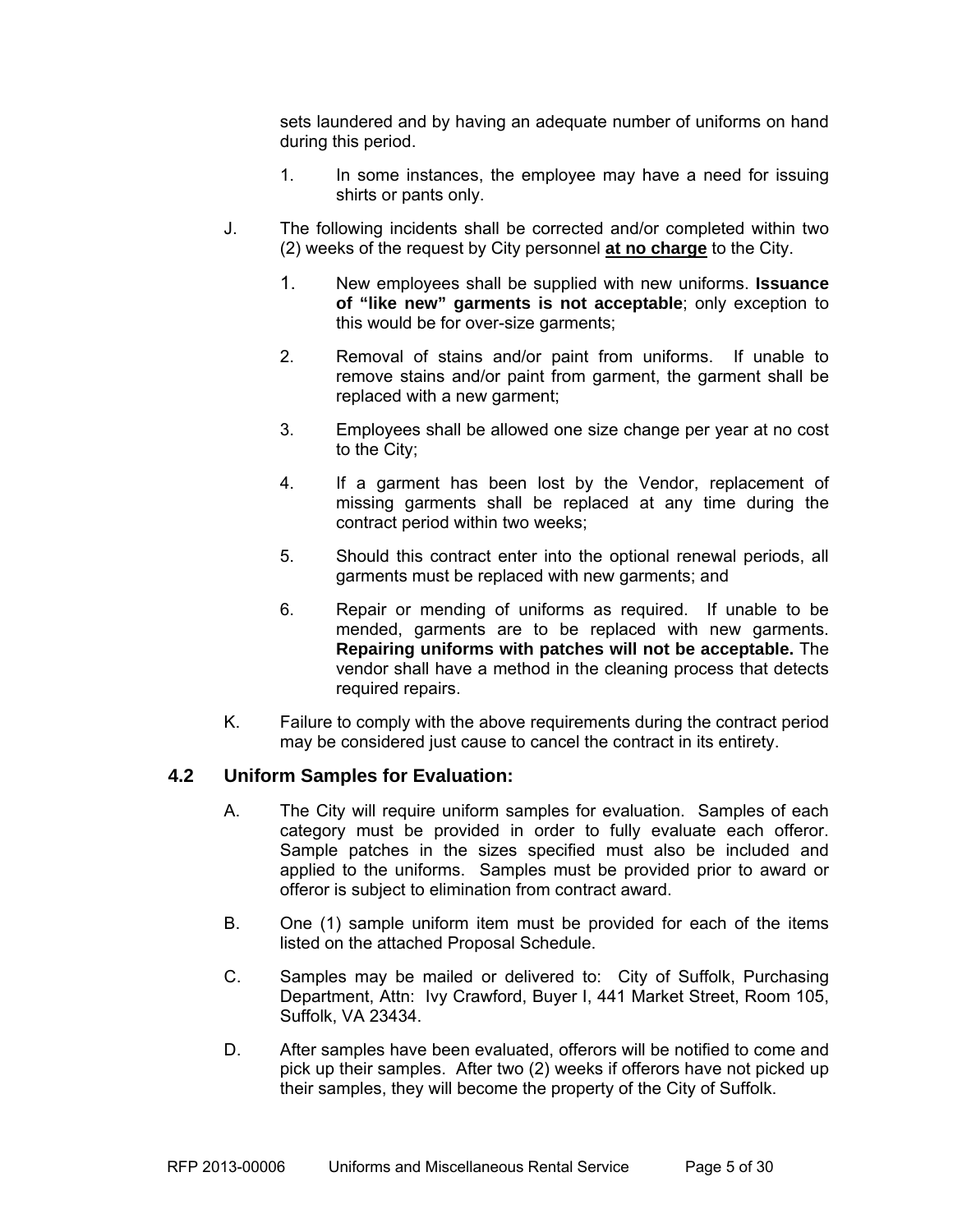#### **4.3 UNIFORM REQUIREMENTS**

The following relates to the general specifications for the types of uniforms to be issued during the contract period.

- A. Executive (Supervisor) and standard poly/cotton blend shirts, golf shirts, cotton shirts, and standard trousers. These garments shall be available in women's and men's sizes. If women's sizes are unavailable the vendor shall fit and alter garments at no charge to the City.
- B. The City utilizes various uniform colors. The City retains the option to change colors of the uniforms one (1) time during the contract period at no additional charge.
- C. Uniforms furnished shall have a soil and stain release finish.
- D. Following is a brief listing of the types of uniforms to be proposed. Should you have other items available please include the items in your cost proposal.
	- 1. Shirts for men and women:
		- a. Long-sleeve shirts
			- 1. 65/35 Blend
			- 2. Oxfords
			- 3. Class 3 Reflective
		- b. Short-sleeve shirts
			- 1. 65/35 blend
				- 2. Oxford
				- 3. Class 3 Reflective
		- c. Short Sleeve Polo Shirts
		- d. Jackets
			- 1. Permalined
			- 2. 65/35 Blend Hip
		- e. Coveralls 65/35
		- g. Hoodies
		- f. Pants
			- 1. Pleated Twill
			- 2. Side Elastic
			- 3. Blend 65/35
			- 4. Flat Front
- E. EMBLEMS:
	- 1. The City of Suffolk will furnish the successful offeror with camera ready artwork for the City's emblem. A department tag and name tag will also be provided for each uniform as specified and must be included in the price.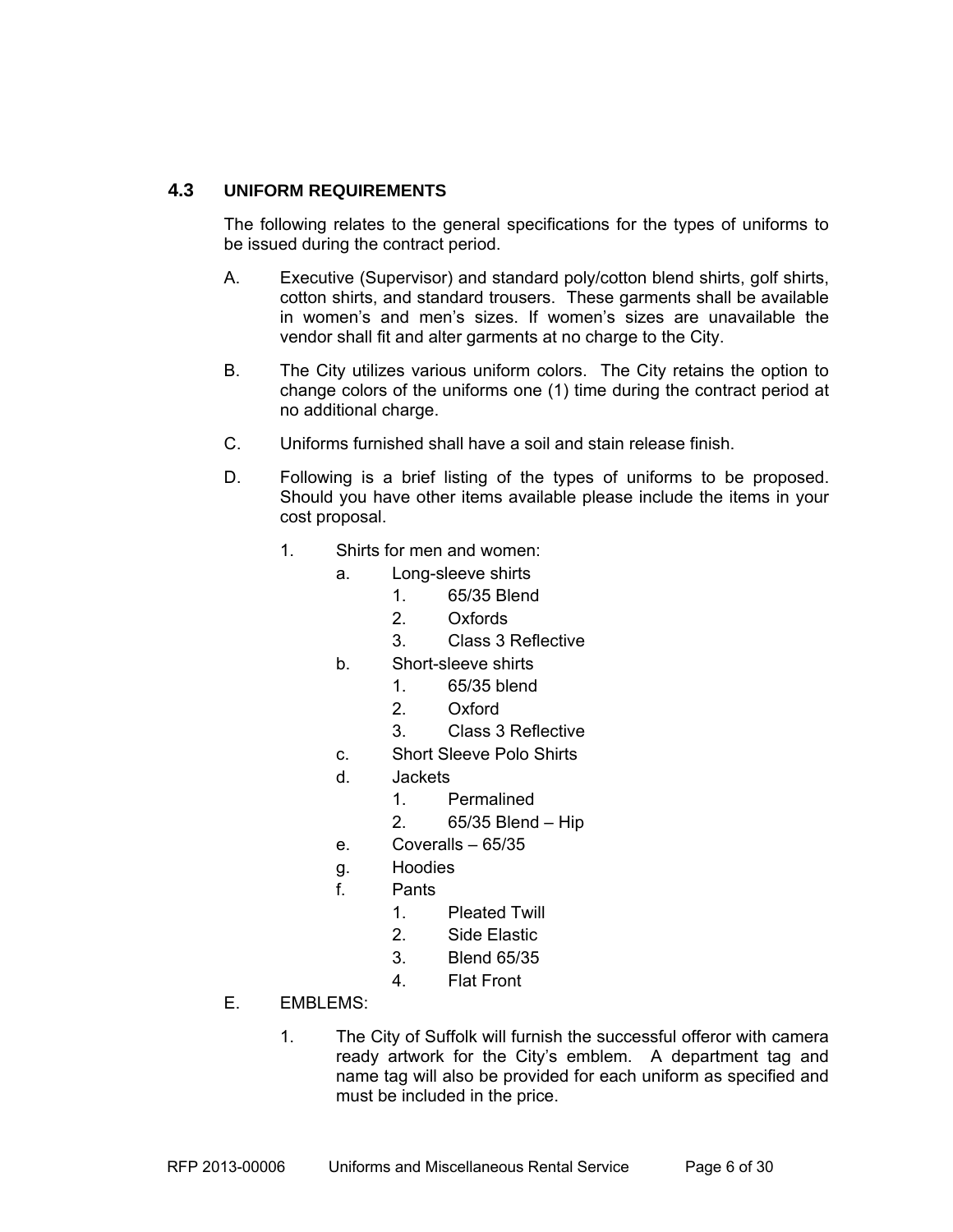- a. Shirts, Jackets, Coveralls: All have a City emblem/department tag and name tag with the exception of executive shirts.
- b. Name Tag: 1" X 3" with embroidered border and name, securely sewn 1" above right pocket.
- c. City Emblem/Department Tag: 2-1/2" X 4-1/2" rectangular shaped, screen-print with embroidered border; sewn over left pocket directed. One tag to display city emblem and department name.
- d. Badge Tabs: Tabs offered must be suitable for Park/Ranger Badges at the discretion of the Park Ranger Sergeant.
- F. Each set of employee uniforms is to be delivered and placed in the designated delivery location. **Delivery, check-in, and pickup of uniforms and flat goods shall be completed prior to 3:00 p.m.**
- G. Each garment is to be identified with a tracking coding tape, which identifies the employee to the uniforms to ensure the garments are returned to the respective employee after each cleaning. **Offerors shall submit information on their quality assurance program for ensuring accuracy in uniform deliveries with their offer.**
- H. The vendor shall provide uniform, seasonal change with issue (October 1 and May 1, this seasonal change may change may vary depending on job performed by employee and may be at the discretion of the employee; no additional charge will be assessed for seasonal changeover. Winter/Summer change limited to change of long sleeve to short sleeve shirts; no change in coveralls.

### **4.4 UNIFORM MAINTENANCE:**

**A. Cleaning/Laundering –** All uniforms must be washed in full accordance with the Commonwealth of Virginia requirements governing commercial and industrial laundries. All uniforms must be treated for mildew prevention. All uniforms must be laundered using detergents or cleaners that leave the garment odor free. Uniforms, which retain an offensive smell or residual odor after laundering, will not be acceptable.

Also, enclose in your price structure the pricing for providing uniforms only (i.e. no laundering).

- B. Finishing All uniforms must be neatly pressed or finished within acceptable standards and the best practices of the industry and delivered one set, per hanger. Uniforms shall be bound with a twist tie or other binding material for grouping uniform by employee. All white shirts and executive shirts shall be enclosed in a plastic bag for delivery.
- C. Repairs The vendor shall maintain all rental uniforms in a reasonable condition; this includes replacement of buttons and repairing all rips. **PATCHING DAMAGED AREAS WILL NOT BE ACCEPTABLE.**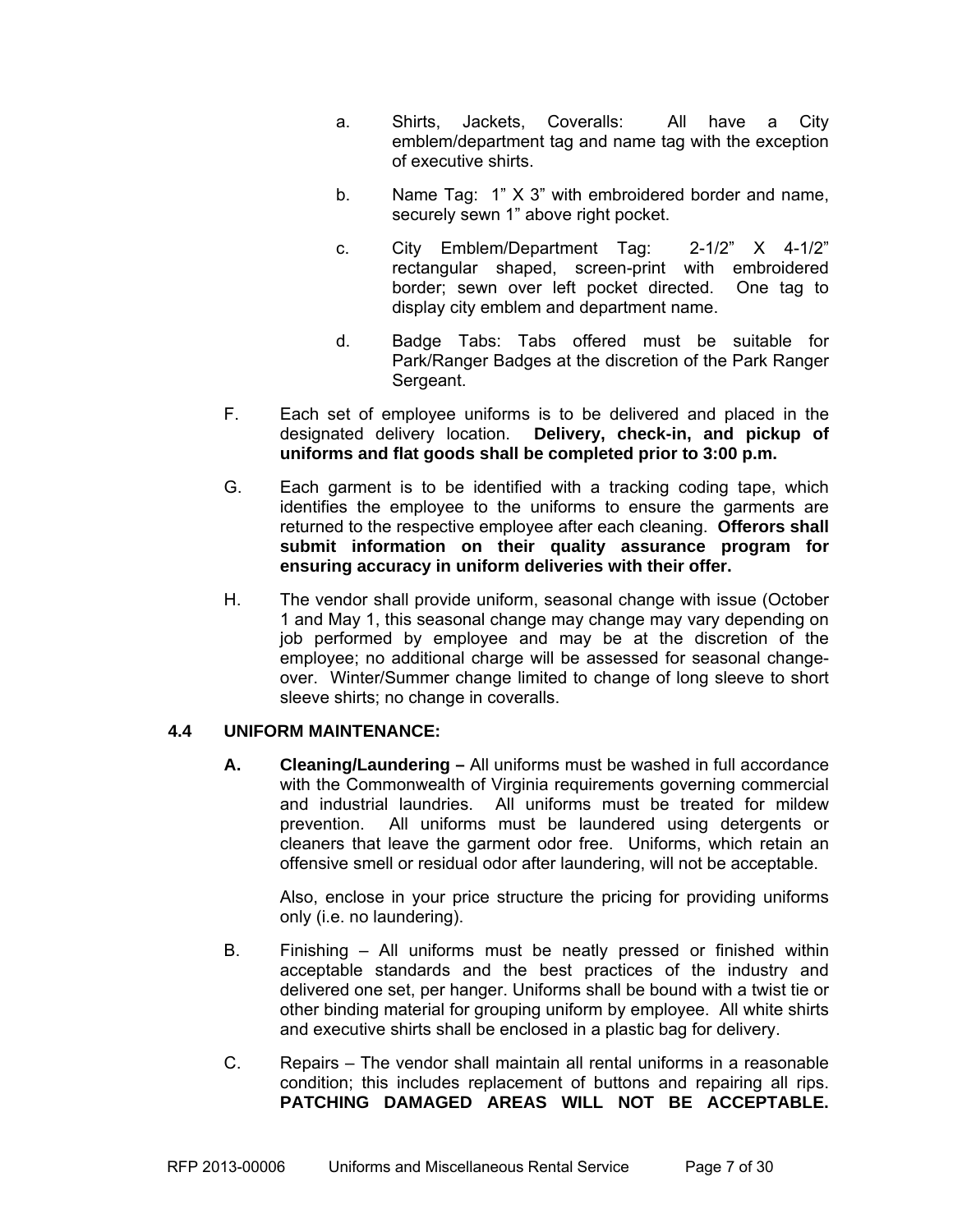**Damages due to work related activities, such as burn holes from welding, heavy soiling from painting, rips and tears from work material snags or equipment will not be considered as willful abuse and will be repaired by the vendor.** The interpretation and definition of reasonable condition, as used herein, shall be unconditionally that of the City and the vendor shall unconditionally accept said interpretations. In the event a garment is beyond repair, the vendor will be required to replace the garment with a new garment at no cost to the City.

#### **4.5 LINEN AND MISCELLANEOUS REQUIREMENTS:**

In addition to uniforms, the vendor will be responsible for servicing the following items.

- A. Cotton shop towels weekly basis rental and replacement
- B. Door mats, 3'  $\times$  5', 4'  $\times$ '6' and 3'  $\times$  10', various colors weekly basis rental and replacement
- C. Fender covers monthly basis rental and replacement
- D. Wipers weekly basis rental and replacement
- E. Tcell Dispenser weekly basis rental and replacement
- F. TCell Air Service weekly basis rental and replacement
- G. Microfiber Cloth GL; Microfiber Cloth MU

#### **4.6 INVOICING**:

The vendor will invoice the City on a weekly basis, with a separate invoice for each department/division. Invoice shall indicate: name of employee, name of department, and number of sets delivered.

- A. Vacation credits shall be issued as a whole and will cover uniform rental charges only. The vacation credits will be issued semi-annually as follows: one (1) week in the month April; and one (1) week in the month of September.
- B. The City shall also be afforded credit for extended employee leave of absences as follows: After an employee has been on leave for 21 calendar days, the Vendor shall bill at a reduced rate of 50%.

#### **5.0 INSTRUCTIONS FOR SUBMITTING PROPOSALS**

#### 5.1 Submission of Proposals

Read the entire solicitation before submitting a proposal. Failure to read any part of this RFP shall not relieve any offeror from his or her contractual obligations. Be sure proposal container is completely and properly identified and sealed. The face of the container shall indicate the RFP number, time and date of acceptance, and the title of the RFP. It is the responsibility of the Offeror to insure proposals are received by the Purchasing Division BEFORE the hour specified on the acceptance date. Proposals may either be mailed to: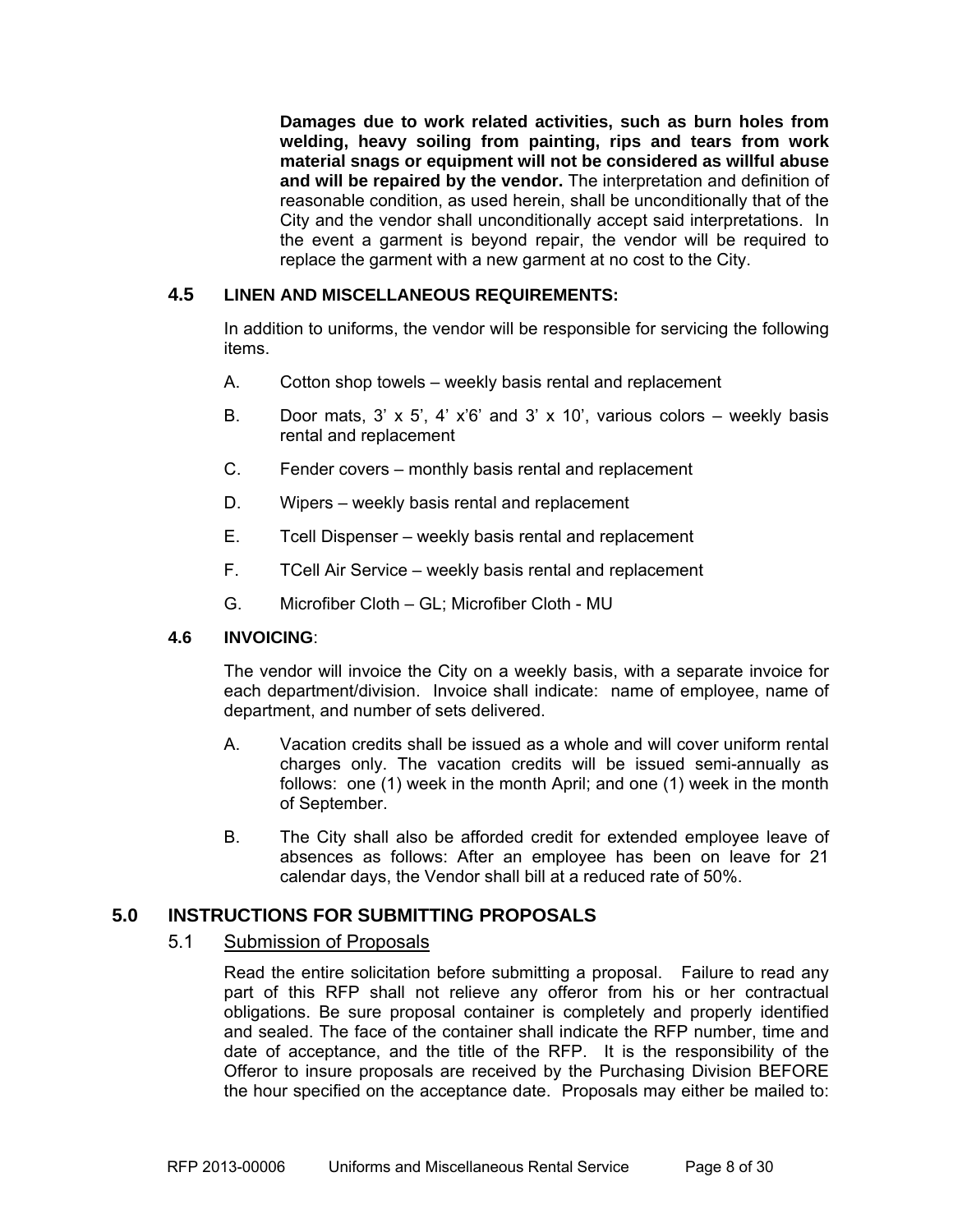P.O. Box 1858, Suffolk, Virginia 23439-1858 or hand delivered to 441 Market Street, Room 105, Suffolk, Virginia 23434. The official time for acceptance deadline shall be provided via electronic date/time stamp as monitored by Purchasing staff.

#### 5.2 Questions and Inquiries

Questions and inquiries, both verbal and written, will be accepted from any and all firms. Inquires pertaining to Request for Proposals must give RFP number, title and acceptance date. Material questions will be answered in writing and will be distributed to all firms who receive the RFP provided, that all questions are received five (5) days prior to opening date.

Ivy G. Crawford, Buyer I, is the designated authorized spokesperson for the City of Suffolk with respect to this RFP. Accordingly all questions and/or comments should be directed to the Buyer's attention. The respondents to this RFP shall not contact, either directly or indirectly, any other employee or agent of the City regarding this RFP. This prohibition shall also extend to the Suffolk City Council and other elected City officials. Any such unauthorized contact may disqualify the offeror from the procurement.

#### 5.3 Addendum and Supplement to Request

If it becomes necessary to revise any part of this request or if additional data are necessary to enable an exact interpretation of provisions of this request, an addendum will be issued. It is the responsibility of the offeror to ensure that he has received all addendums prior to submitting a proposal. All addenda can be downloaded from www.suffolkva.us.

#### 5.4 Firm Pricing for City Acceptance

Proposal pricing must be firm for City acceptance for one hundred and twenty (120) days from proposal receipt date.

#### 5.5 Proprietary Information

Trade secrets or proprietary information submitted by an offeror in connection with this solicitation shall not be subject to disclosure under the Virginia Freedom of Information Act; however, the offeror must invoke the protections of this section prior to or upon submission of the data or other materials, and must clearly identify the data or other materials to be protected and state the reasons why protection is necessary. Offerors shall not mark sections of their proposal as proprietary if they are to be part of the award of the contract and are of a "Material" nature. Any propriety information must be listed on the attached "Proprietary/confidential Information Identification" form and submitted with the proposal.

#### 5.6 Authority to Bind Firm in Contract

Proposals MUST give full firm name and address of offeror. Failure to manually sign proposal may disqualify it. Person signing proposal should show TITLE or AUTHORITY TO BIND HIS FIRM IN A CONTRACT. Firm name and authorized signature must appear on proposal in the space provided on the pricing page.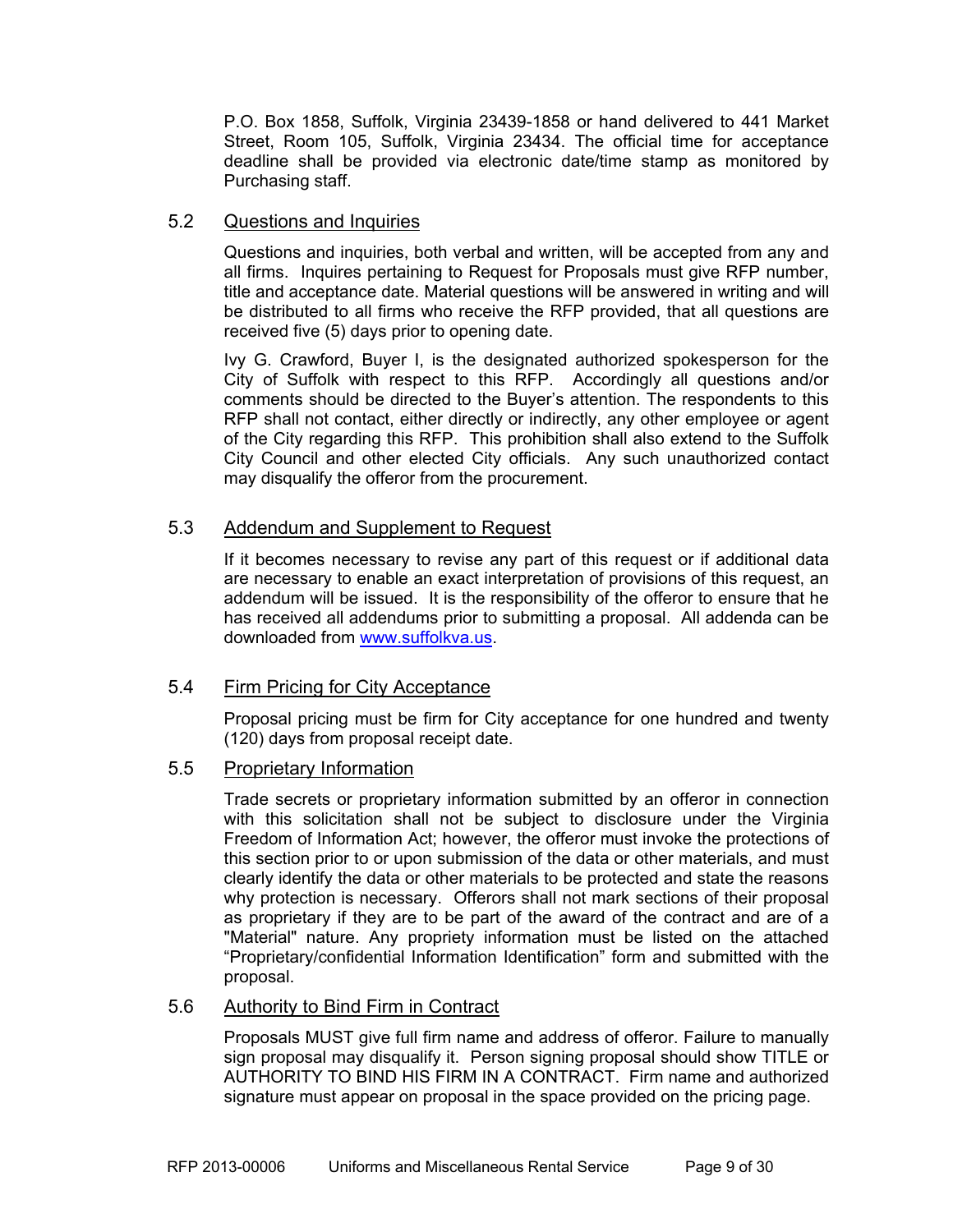#### 5.7 License Requirement

All firms doing business in the City of Suffolk are required to be licensed in accordance with the City of Suffolk business license ordinance.

Wholesale and retail merchants without a business location in the City of Suffolk are exempt from this requirement. Any questions concerning business licenses should be directed to the Commissioner of the Revenue's Office, telephone (757) 514-4260.

#### 5.8 Preparation and Submission of Proposals

- a. All proposals shall be signed in ink by the individual or authorized principals of the firm.
- b. All attachments to the Request for Proposal requiring executing by firm are to be returned with the proposals.
- c. Proposals are to be returned in a sealed container. The face of the container shall indicate the RFP number, time and date of public acceptance, and the title of the proposal.
- d. It is the Offeror's responsibility that the proposals are received by the Purchasing Division BEFORE the hour specified on the opening date. Requests for extensions of this time and date will not be granted. Firms/companies mailing their proposals shall allow for normal mail time to ensure receipt of their proposals by the Purchasing Division prior to the time and date fixed for acceptance of the proposals. Proposals or unsolicited amendments to proposals received by the City after the acceptance date will not be considered. Proposals will be publicly accepted and logged in at the time and date as indicated on the electronic time/date stamp.
- f. Each firm shall submit one original and four (4) copies of their proposal (including price proposal) to the City's Purchasing Division as indicated on the cover sheet of this Request for Proposal. The original proposal shall be clearly marked.

#### 5.9 Withdrawal of Proposals

All proposals submitted shall be valid for a minimum period of one hundred twenty (120) calendar days following the date established for acceptance.

Proposals may be withdrawn on written request from the offeror at the address shown in the solicitation prior to the time of acceptance.

Negligence on the part of the offeror in preparing the proposal confers no right of withdrawal after the time fixed for the acceptance of the proposals.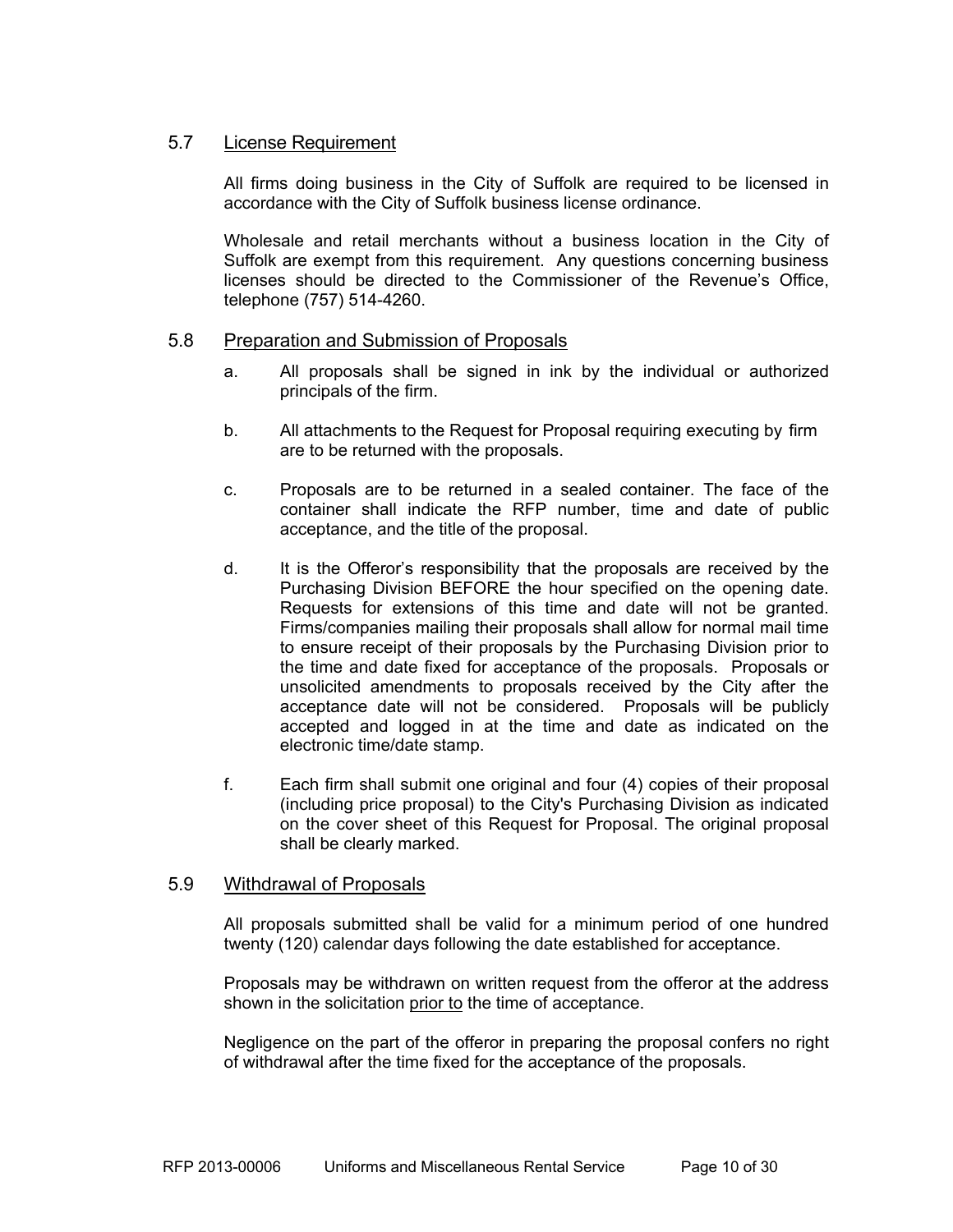#### 5.10 Late Proposals

LATE proposals will be returned to offeror UNOPENED, if RFP number, acceptance date and offeror's return address is shown on the container. It is the offeror's responsibility to insure arrival prior to the acceptance time for the RFP.

#### 5.11 Rights of the City

The City reserves the right to accept or reject all or any part of any proposal, waive informalities and award the contract to best serve the interest of the City.

#### 5.12 Deviations from Scope of Services

If there is any deviation from that prescribed in the scope of services, the appropriate line in the scope of services shall be ruled out and the substitution clearly indicated. The City reserves the right to determine the responsiveness of any deviation.

#### 5.13 Miscellaneous Requirements

- a. The City will not be responsible for any expenses incurred by a firm in preparing and submitting a proposal. All proposals shall provide a straightforward, concise delineation of the firm's capabilities to satisfy the requirements of this request. Emphasis should be on completeness and clarity of content.
- b. Offerors who submit a proposal in response to this RFP may be required to make an oral presentation of their proposal. The Purchasing Division will schedule the time and location for this presentation.
- c. The contents of the proposal submitted by the successful offeror and this RFP will become part of any contract awarded as a result of the Scope of Services contained herein. The successful firm will be expected to sign a contract with the City.
- d. The City reserves the right to reject any and all proposals received by reason of this request, or to negotiate separately in any manner necessary to serve the best interests of the City.

#### 5.14 Announcement of Award

Upon the award or the announcement of the decision to award a contract as a result of this solicitation, the City will publicly post such notice on the bulletin board located outside of Room 105 of the Purchasing Division and/or on the City's web site, www.suffolkva.us for a minimum of ten (10) days.

#### 5.15 References

 All offerors shall include, with their proposals, a list of at least three (3) current references for whom comparable work has been performed. This list shall include company name, person to contact, address and telephone number. Failure to include references may be ample cause for rejection of bid as non-responsive.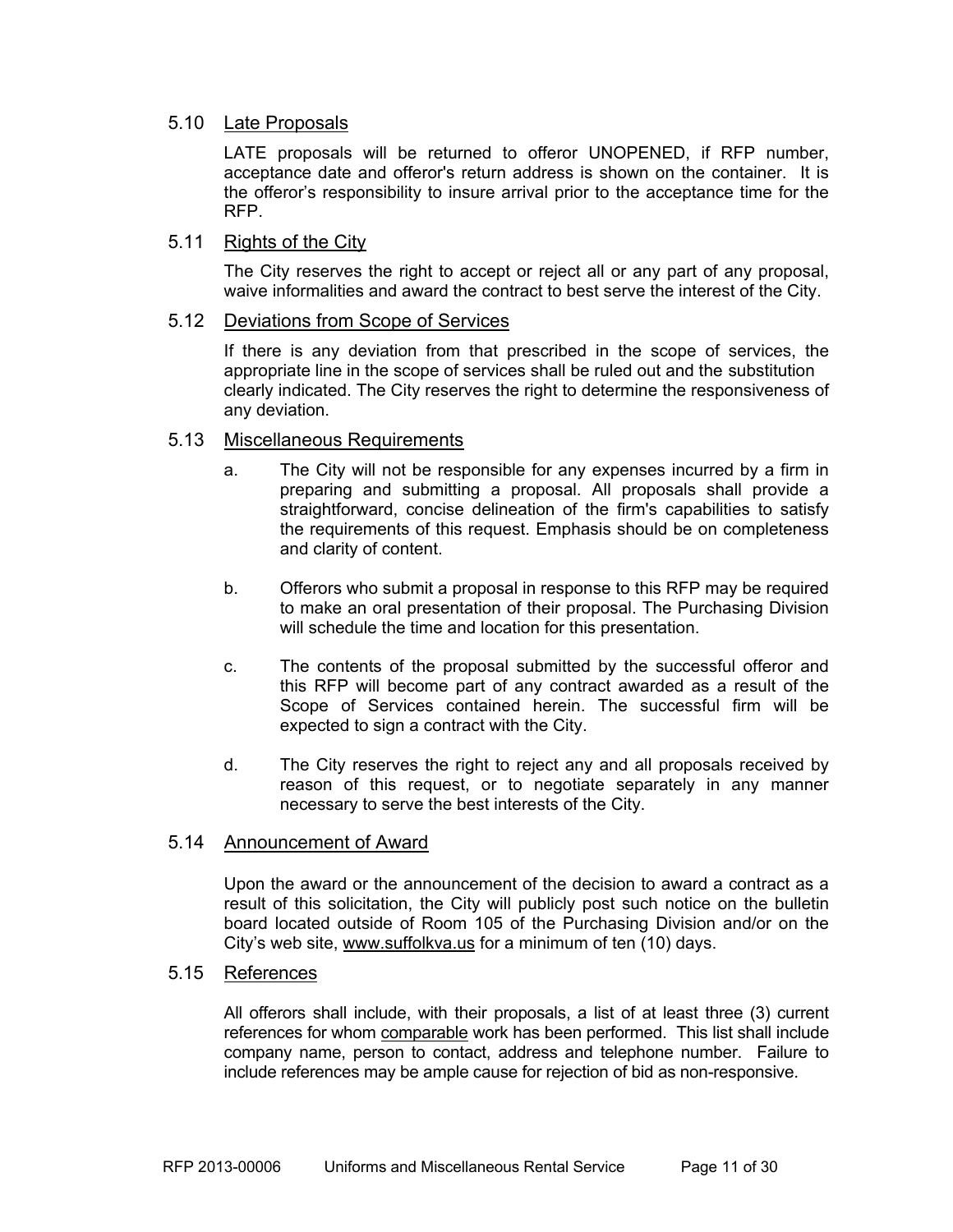#### 5.16 Exemption from Taxes

 The City is exempt from State Sales Tax and Federal Excise Tax. Tax Exemption Certificates indicating the City's tax exempt status will be furnished by City of Suffolk on request.

#### 5.17 Protest

Offerors may refer to Sections 2.2-4357 through 2.2-4364 of the Code of Virginia to determine their remedies concerning this competitive process.

#### 5.18 Debarment

By submitting a proposal, the Contractor is certifying that he is not currently debarred by the City. A copy of the City's debarment procedure in accordance with Section 2.2-4321 of the Code of Virginia is available upon request.

#### 5.19 Inclement Weather/Closure Of City Hall

If City Hall is closed for business at the time scheduled for bid opening, for whatever reason, sealed bids will be accepted and opened on the next scheduled business day, at the originally scheduled time.

#### 5.20 Use of Contract by Other Public Bodies

Bidders are advised that the resultant contract may be extended, with the authorization of the Bidder, to other public bodies, or public agencies or institutions of the United States to permit their use of the contract at the same prices and/or discounts and terms and conditions of the resulting contract. If any other public body decides to use the final contract, the Contractor shall deal directly with the public body concerning the placement of orders, issuance of the purchase orders, contractual disputes, invoicing and payment. The City of Suffolk acts only as the "Contracting Agent" for these public bodies. Failure to extend a contract to a public body will have no effect on consideration of your bid.

It is the Contractor's responsibility to notify the public body(s) of the availability of the contract(s).

Other public bodies desiring to use the contract shall make their own legal determination as to whether the use of this contract is consistent with their laws, regulations and other policies.

Each public body has the option of executing a separate contract with the Contractor(s). Public bodies may add terms and conditions required by statue, ordinances, and regulations, to the extent that they do not conflict with the contract terms and conditions. If, when preparing such a contract, the general terms and conditions of a public body are unacceptable to the Contractor, the Contractor may withdraw its extension of the award to that public body.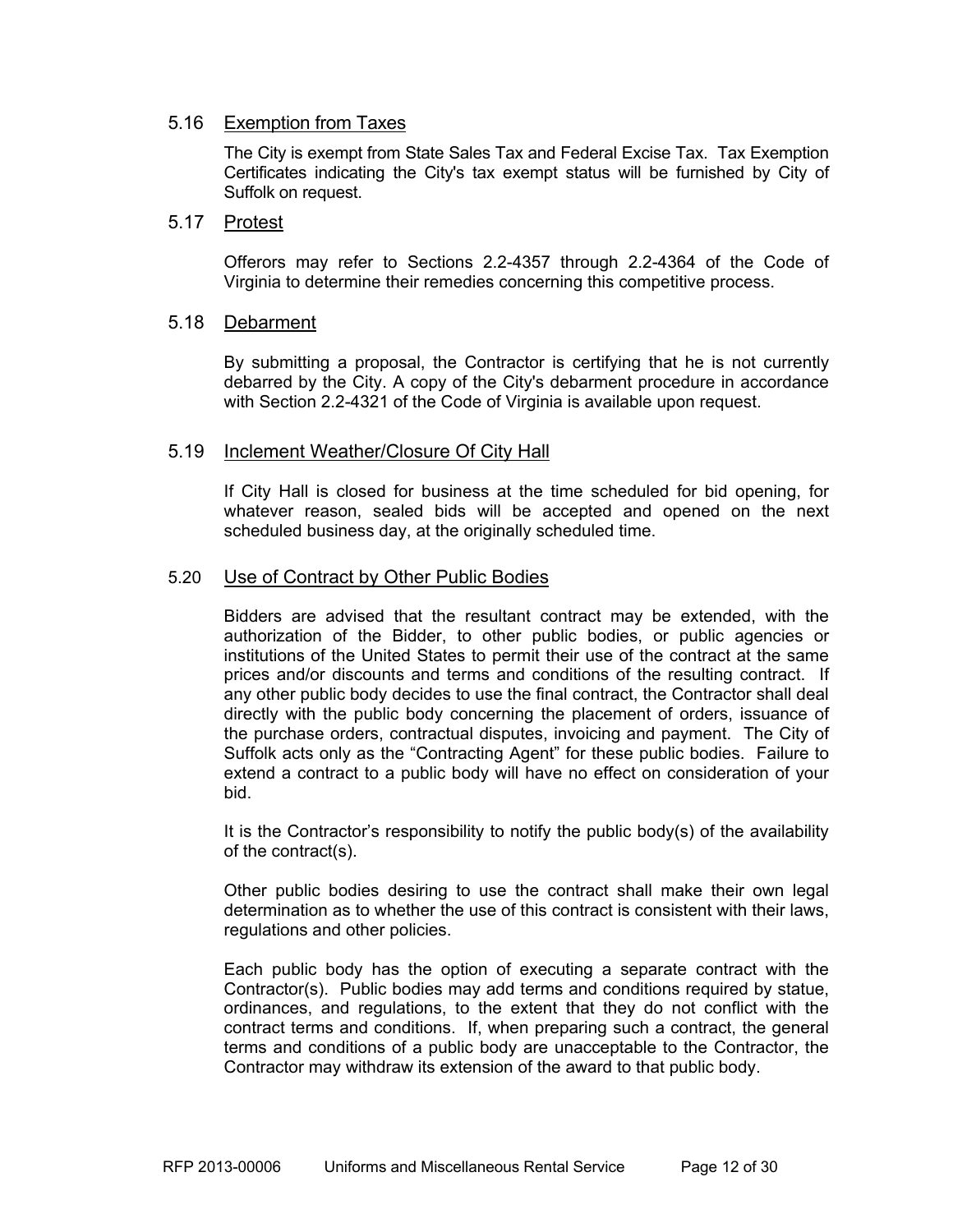The City of Suffolk shall not be held liable for any costs or damages incurred by another public body as a result of any award extended to that public body by the Contractor.

#### 5.21 Safety

All contractor and subcontractor performing services for the City are required and shall comply with all Occupational Safety and Health Administration (OSHA), State and City Safety and Occupational Health Standards and any other applicable rules and regulations. Also all contractors and subcontractors shall be held responsible for the safety of their employees and any unsafe acts or conditions that may cause injury or damage to any persons or property within and around the work site area under this contract.

#### 5.22 Taxes in Arrears

 No bid or proposal will be accepted from or Contract awarded to any person, firm or corporation that is in arrears, or is in default to the City upon any debt or contract, or that is a defaulter as surety or otherwise upon any obligation to the City.

#### **6.0 SPECIFIC PROPOSAL REQUIREMENTS**

Proposals should be as thorough and detailed as necessary to allow the City of Suffolk to properly evaluate the offeror's capabilities to provide the required services. Offerors are required to submit the following items in the format provided as a complete proposal:

#### 6.1 Signature Sheet and Cover Letter

The offeror shall complete and submit the Signature Sheet included in the proposal) and submit it with a brief cover letter. The cover letter should summarize key elements of the proposal. An individual authorized to bind the Contractor must sign the letter and Signature Sheet, as well. The letter must stipulate that the proposal price(s) will be valid for a period of at least one hundred and twenty (120) days. Indicate the address and telephone number of the Contractor's office.

#### 6.2 Background and Project Summary Section

The Background and Project Summary Section should describe your understanding of the City, the work to be performed, and the objectives to be accomplished. Refer to the "Scope of Work" of this RFP.

#### 6.3 Methodology Section

Provide a detailed description of the approach and methodology to be used to accomplish the "Scope of Work" of this RFP. The Methodology Section should include the following:

a. An implementation plan that describes in detail (a) the methods, including controls by which your firm manages projects of the type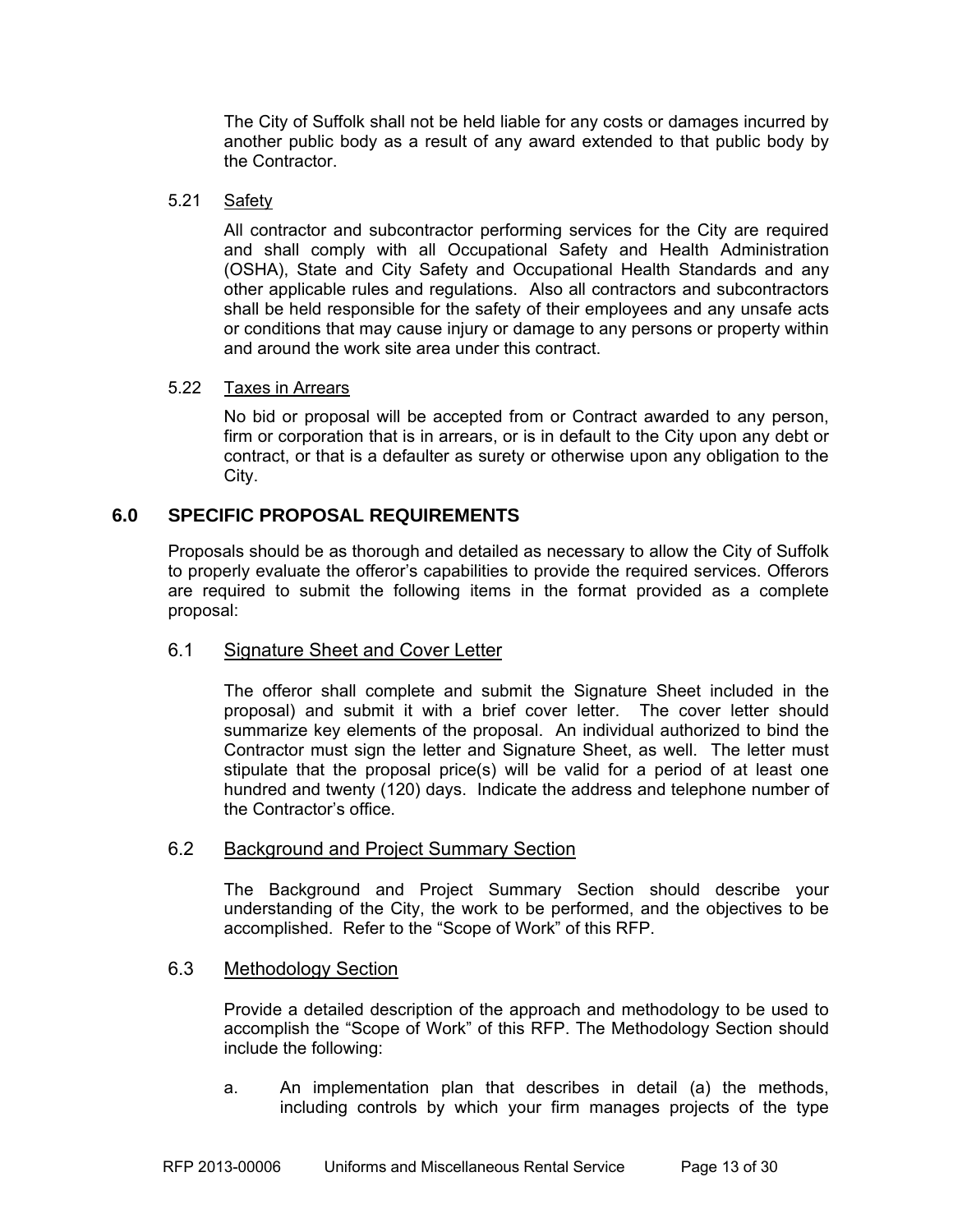sought by this RFP; (b) methodology for soliciting and documenting view of internal and external stakeholders: and (c) any other project management or implementation strategies or techniques that the respondent intends to employ in carrying out the work.

- b. Detailed description of efforts your firm will undertake to achieve client satisfaction and to satisfy the requirements of the "Scope of Work" Section.
- c. Detailed project schedule, identifying all tasks and deliverables to be performed, durations for each task, and overall time of completion for each task assigned.
- d. Detailed description of specific tasks you will require from City staff. Explain what the respective roles of City staff and your staff would be to complete the tasks specified herein.

#### 6.4 Staffing Section

Provide a list of individual(s) who will be working on this project and indicate the level/title of each member, and the function that each will perform. Include a resume for each designated individual.

Upon award and during the contract period, if the Contractor chooses to assign different personnel to the project, the Contractor must submit their names and qualifications including information listed above to the City for approval before they may begin work.

#### 6.5 Qualifications

The information requested in this section should describe the qualifications of the firm, key staff and subcontractors performing projects within the past five (5) years that are similar in size and scope to that requested in the RFP. Information shall include the following:

- a. Names of key staff that participated on named projects and their specific responsibilities with respect to the "Scope of Work."
- b. A summary of the firm's demonstrated capability, including length of time that the firm has provided the services being requested herein.
- c. Provide at least five (5) local references that received similar services from your organization. The City reserves the right to contact any of the organization or individuals listed. Information shall include:
	- Client name
	- Project description
	- Project start and end dates
	- Client project manager name and telephone number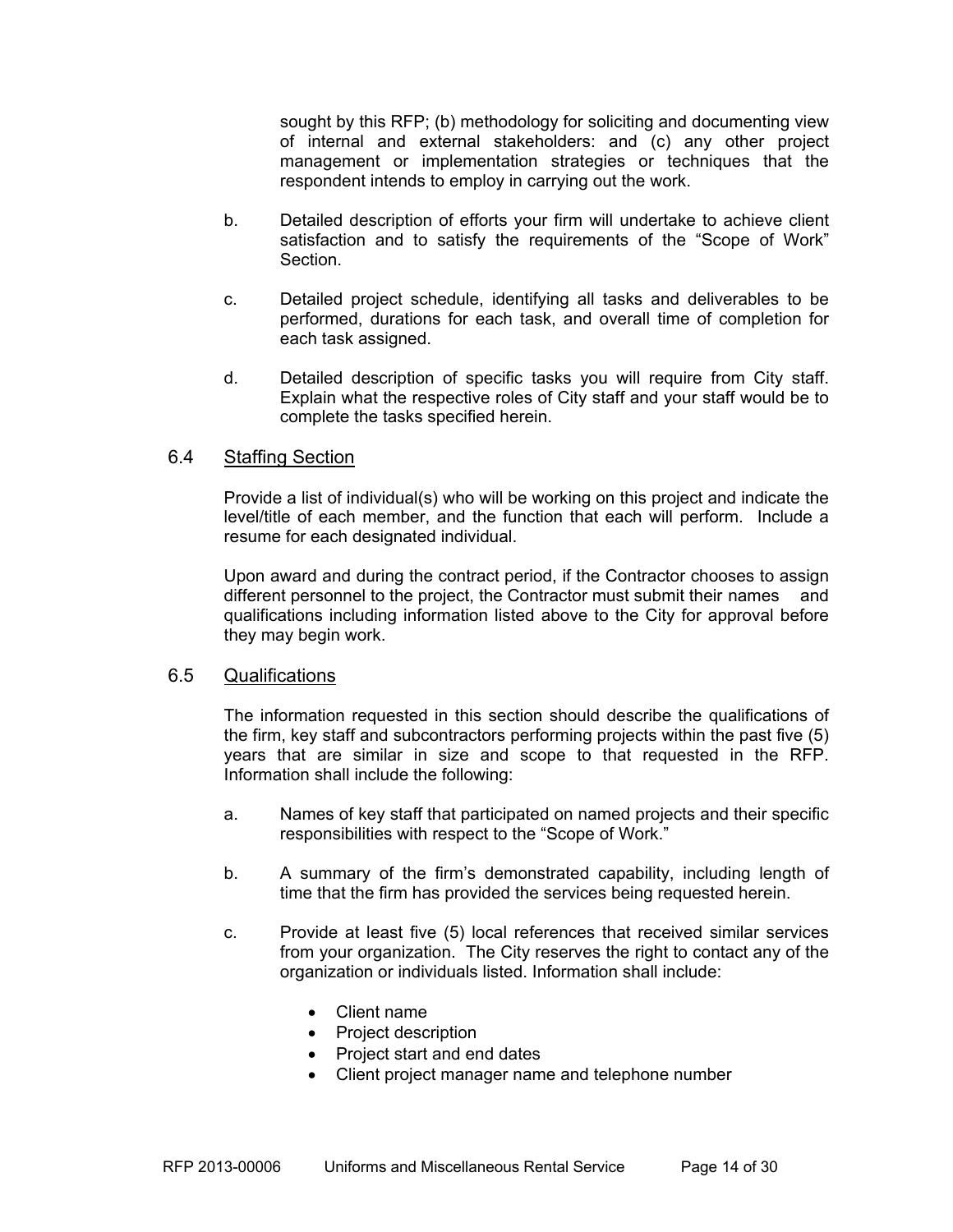#### 6.6 Fee Proposal

Provide your organization's fee schedule for the services requested in this RFP, to include hourly staff costs and detailed task oriented pricing.

#### **7.0 EVALUATION AND AWARD CRITERIA**

The City's Evaluation Committee shall review each proposal and verify the claims and credentials of each Offeror. Two (2) or more Offerors deemed to be fully qualified and best suited among those submitting proposals will be selected for interview based on the criteria listed below:

- Compliance with RFP requirements
- Understanding of the project
- Recent experience in conducting similar scope, complexity, and magnitude for other public agencies
- Price
- References

Negotiations shall then be conducted with each of the offerors so selected. Price shall be considered, but need not be the sole determining factor. After negotiations have been conducted with each offeror, the City shall select the offeror which, in its opinion, has made the best proposal, and will award the contract to that offeror. Should the City determine, in its sole discretion, that one offeror is qualified, or that one offeror is clearly more highly qualified than the other under consideration, a contract may be negotiated and awarded to that offeror. The City of Suffolk is not required to furnish a statement of the reason(s) why a proposal was not deemed to be the most advantageous.

The successful firm will be expected to sign a contract with the City of Suffolk. The successful firm shall execute and return the contract documents to the City within ten (10) days of receipt. The City reserves the right to include additional terms and provisions, as negotiated.

### **8.0 CONTRACT TERMS AND CONDITIONS**

#### 8.1 Procedures

The extent and character of the services to be performed by the firm shall be subject to the general control and approval of the Project Manager or his authorized representative(s). The firm shall not comply with requests and/or orders issued by other than the Project Manager or his authorized representative(s) acting within their authority for the City. Any change to the contract must be approved in writing by the Purchasing Agent and the Contractor.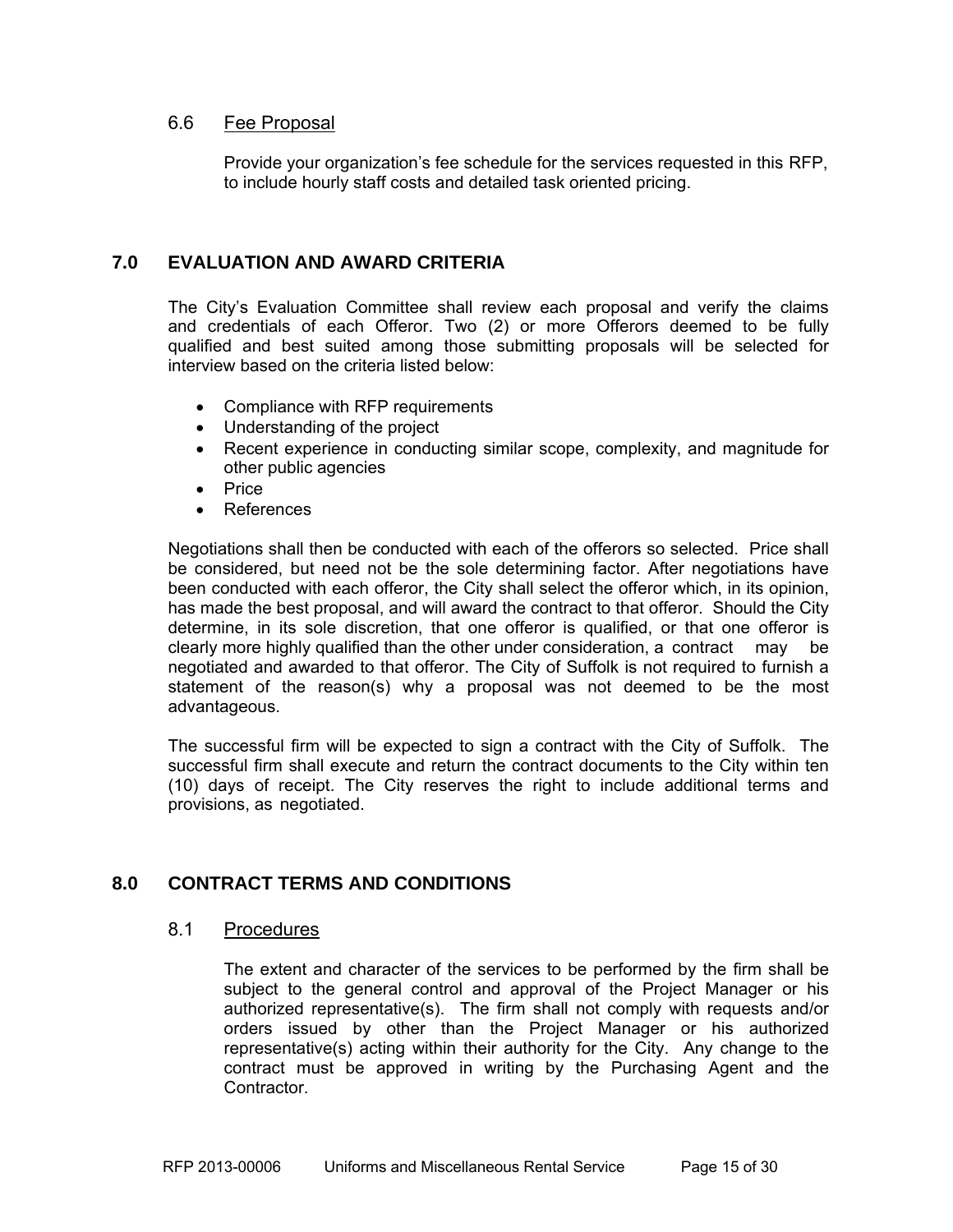#### 8.2 Insurance

The successful offeror shall procure, maintain, and provide proof of, insurance coverage for injuries to persons and/or property damage as may arise from or in conjunction with, the work performed on behalf of the City by the offeror, his agents, representatives, employees or subcontractors. Proof of coverage as contained herein shall be submitted fifteen (15) days prior to the commencement of work and such coverage shall be maintained by the offeror for the duration of the contract period; for occurrence policies. Claims made policies must be in force or that coverage purchased for three (3) years after contract completion date.

a. General Liability

 Coverage shall be as broad as: Comprehensive General Liability endorsed to include Broad Form, Commercial General Liability form including Products/Completed Operations.

Minimum Limits:

General Liability:

- \$1,000,000 General Aggregate Limit
- \$1,000,000 Products & Completed Operations
- \$1,000,000 Personal and Advertising Injury
- \$1,000,000 Each Occurrence Limit
- \$ 50,000 Fire Damage Limit
- \$ 5,000 Medical Expense Limit
- \$ 500 Bodily Injury/Property Damage per claimant (min.)
- b. Umbrella Excess Liability

Minimum Limits: \$2,000,000

c. Automobile Liability

Coverage sufficient to cover all vehicles owned, used, or hired by the offeror, his agents, representatives, employees or subcontractors.

Minimum Limits: \$1,000,000 Combined Single Limit

d. Workers' Compensation

As statutorily required by the Workers' Compensation Act of Virginia. Employers Liability insurance coverage with limits of not less than \$1,000,000.

- e. Coverage Provisions
	- 1. All deductibles or self-insured retention shall appear on the certificate(s).
	- 2. The City of Suffolk, its' officers/ officials, employees, agents and volunteers shall be added as "additional insured" as their interests may appear. **This provision does not apply to Professional Liability or Workers' Compensation/Employers' Liability.**
	- 3. The offeror's insurance shall be primary over any applicable insurance or self-insurance maintained by the City.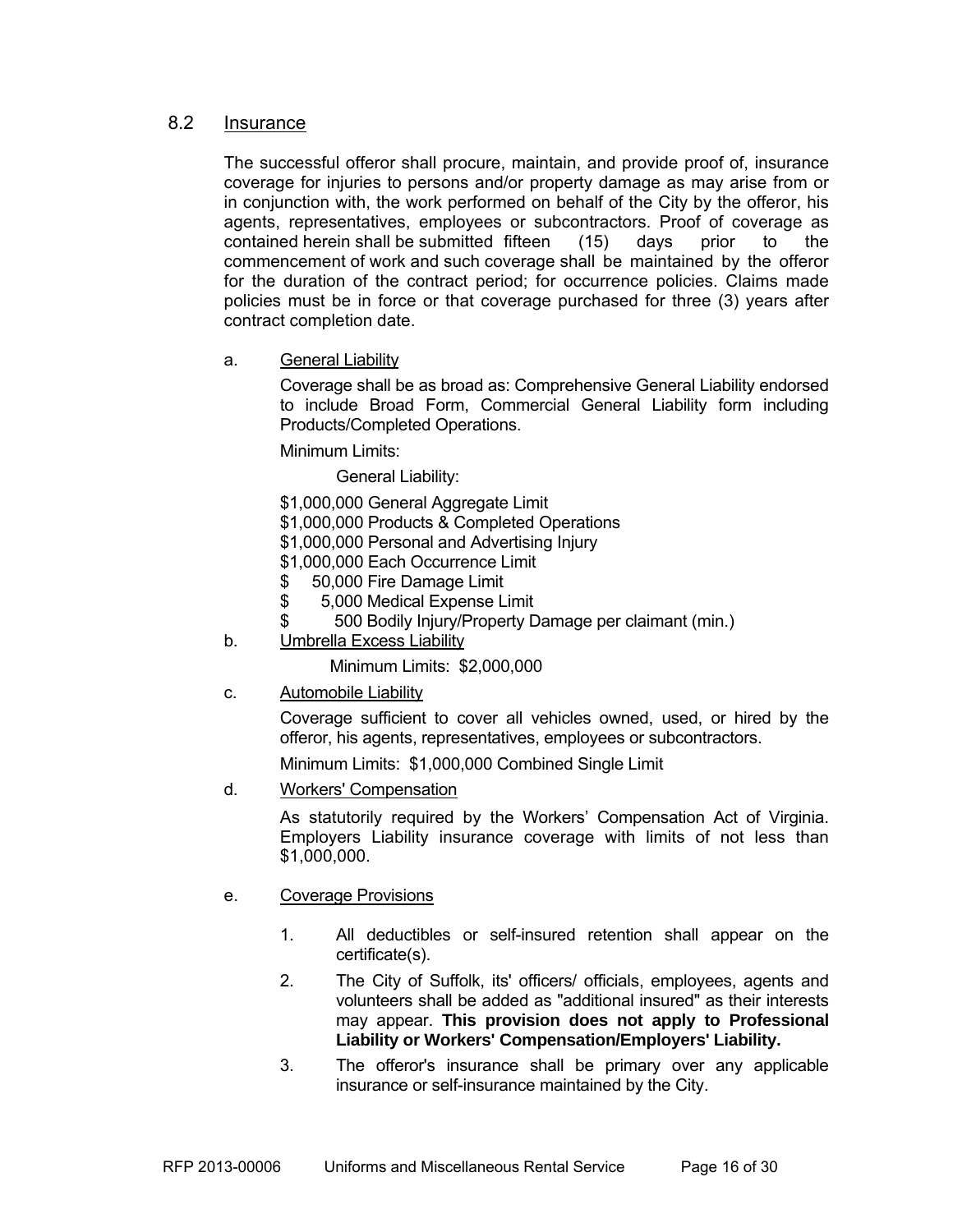- 4. Shall provide thirty (30) days written notice to the City before any cancellation, suspension, or void of coverage in whole or part, where such provision is reasonable.
- 5. All coverage for subcontractors of the offeror shall be subject to all of the requirements stated herein.
- 6. All deductibles or self-insured retention shall appear on the certificate(s) and shall be subject to approval by the City. At the option of the City, either; the insurer shall reduce or eliminate such deductible or self-insured retention; or the offeror shall be required to procure a bond guaranteeing payment of losses and related claims expenses.
- 7. Failure to comply with any reporting provisions of the policy(s) shall not affect coverage provided the City, its' officers/officials, agents, employees and volunteers.
- 8. The insurer shall agree to waive all rights of subrogation against the City, its' officers/officials, agents, employees or volunteers for any act, omission or condition of premises which the parties may be held liable by reason of negligence.
- 9. The offeror shall furnish the City certificates of insurance including endorsements affecting coverage. The certificates are to be signed by a person authorized by the insurance company(s) to bind coverage on its' behalf, if executed by a broker, notarized copy of authorization to bind, or certify coverage must be attached.
- 10. All insurance shall be placed with insurers maintaining an A.M. Best rating of no less than an A:VII. If A.M. Best rating is less than A:VII, approval must be received from City's Risk Manager.
- 11. All coverage designated herein shall be as broad as the Insurance Services Office (ISO) forms filed for use with the Commonwealth of Virginia.

#### 8.4 Hold Harmless Clause

The offeror shall, during the term of the contract, indemnify and hold harmless the City of Suffolk from and against any and all losses, damages, claims, fines, penalties, suits and costs, including bodily injury or death of any person(s), or loss or damage to property, as well as fines, assessments and penalties imposed by any authority which may arise out of any violations of law by, and all acts and omissions of the Contractor, the Contractor's agents, employees occurring in connection with the products, completed operations, and other services covered herein.

### 8.5 Notice of Required Disability Legislation Compliance

 City of Suffolk government is required to comply with state and federal disability legislation: The Rehabilitation Act of 1993 Section 504, The Americans with Disabilities Act (ADA) for 1990 Title II and The Virginians with Disabilities Act of 1990.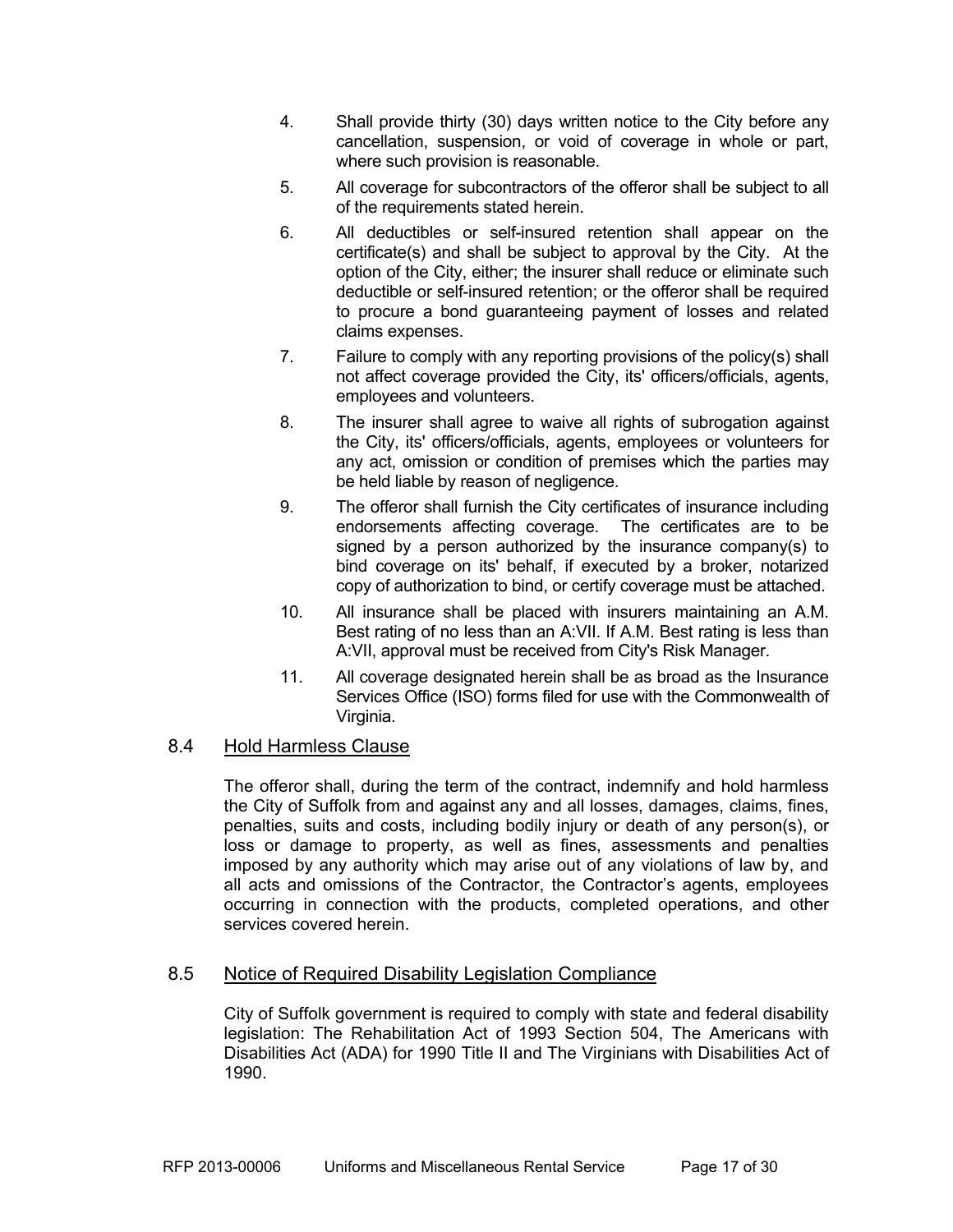Specifically, City of Suffolk, may not, through its contractual and/or financial arrangements, directly or indirectly avoid compliance with Title II of the Americans with Disabilities Act, Public Law 101-336, which prohibits discrimination by public entities on the basis of disability. Subtitle A protects qualified individuals with disability from discrimination on the basis of disability in the services, programs, or activities of all State and local governments. It extends the prohibition of discrimination in federally assisted programs established by the Rehabilitation Act of 1973 Section 504 to all activities of State and local governments, including those that do not receive Federal financial assistance, and incorporates specific prohibitions of discrimination on the basis of disability in Titles I, III, and V of the Americans with Disabilities Act. The Virginians with Disabilities Act of 1990 follows the Rehabilitation Act of 1973 Section 504.

#### 8.6 Anti-Discrimination

By submitting their bids, bidders certify to the City that they will conform to the provisions of the Federal Civil Rights Act of 1964, as amended, as well as the Virginia Fair Employment Contracting Act of 1975, as amended, where applicable, the Virginians with Disabilities Act, the Americans with Disabilities Act and 2.2-4311 of the Virginia Public Procurement Act (VPPA). If the award is made to a faith-based organization, the organization shall not discriminate against any recipient of goods, services, or disbursements made pursuant to the contract on the basis of the recipient's religion, religious belief, refusal to participate in a religious practice, or on the basis of race, age, color, gender or national origin and shall be subject to the same rules as other organizations that contract with public bodies to account for the use of the funds provided; however, if the faith-based organization segregates public funds into separate accounts, only the accounts and programs funded with public funds shall be subject to audit by the public body. (Code of Virginia 2.2.4343.1E).

In every contract over \$10,000 shall include the following provisions:

- 1. During the performance of this contract, the contractor agrees as follows:
	- a. The contractor will not discriminate against any employee or applicant for employment because of race, religion, color, sex, national origin, age, disability, service disabled veterans or any other basis prohibited by state law relating to discrimination in employment, except where there is a bona fide occupational qualification reasonably necessary to the normal operation of the contractor. The contractor agrees to post in conspicuous places, available to employees and applicants for employment, notices setting forth the provisions of this nondiscrimination clause.
	- b. The contractor, in all solicitations or advertisements for employees placed by or on behalf of the contractor, will state that such contractor is an equal opportunity employer.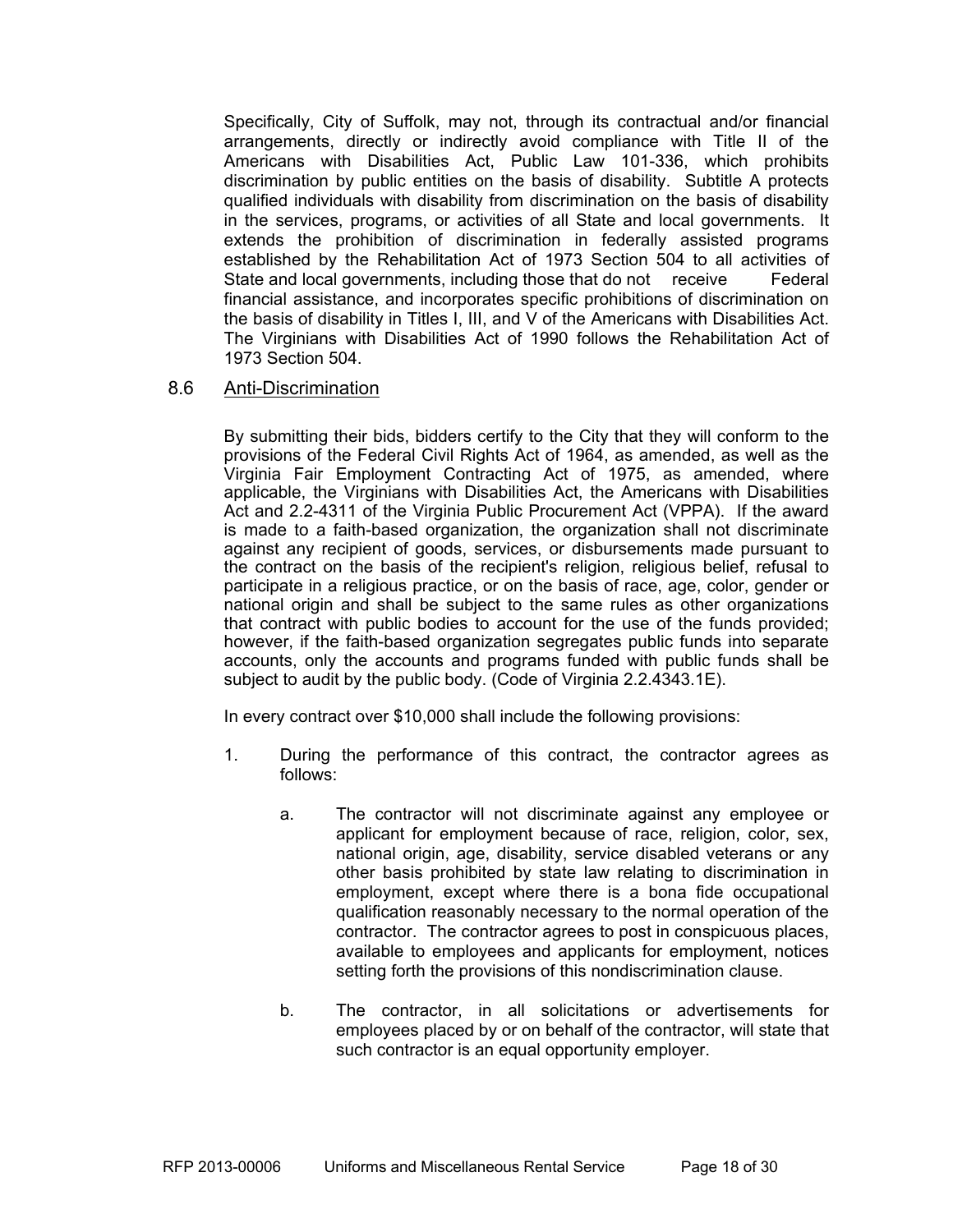- c. Notices, advertisements and solicitations placed in accordance with federal law, rule or regulation shall be deemed sufficient for the purpose of meeting these requirements.
- 2. The contractor will include the provisions of No. 1 above in every subcontract or purchase order over \$10,000, so that the provisions will be binding upon each subcontractor or vendor.

#### 8.7 Ethics in Public Contracting

The provisions contained in Sections 2.2-4367 through 2.2-4377 of the Virginia Public Procurement Act as set forth in the 1950 Code of Virginia, as amended, shall be applicable to all contracts solicited or entered into by this City.

A copy of these provisions may be obtained from the Purchasing Agent upon request. The provisions of this article supplement, but do not supersede, other provisions of law including, but not limited to, the Virginia Conflict of Interest Act (§2.1-348 et. seq.), the Virginia Governmental Frauds Act (§18.2-498.1 et. seq.) and Articles 2 and 3 of Chapter 10 of Title 18.2. The provisions apply notwithstanding the fact that the conduct described may not constitute a violation of the Virginia Conflict of Interests Act.

#### 8.8 Compliance with Federal Immigration Law

Contractor does not, and shall not during the performance of the contract for goods and services in the Commonwealth of Virginia, knowingly employ an unauthorized alien as defined in the Federal Immigration Reform and Control Act of 1986.

#### 8.9 Debarment Status

By submitting a bid, bidders certify that they are not currently debarred by the Commonwealth of Virginia from submitting bids or proposals on contracts for the type of goods and/or services covered by this solicitation, nor are they an agent of any person or entity that is currently so debarred.

#### 8.10 Antitrust

By entering into a contract, the contractor conveys, sells, assigns, and transfers to the City of Suffolk all rights, title and interest in and to all causes of action it may now have or hereafter acquire under the antitrust laws of the United States and the Commonwealth of Virginia, relating to the particular goods or services purchased or acquired by the City of Suffolk under said contract.

#### 8.11 Drug-free Workplace

 During the performance of this contract, the contractor agrees to (i) provide a drug-free workplace for the contractor's employees; (ii) post in conspicuous places, available to employees and applicants for employment, a statement notifying employees that the unlawful manufacture, sale, distribution,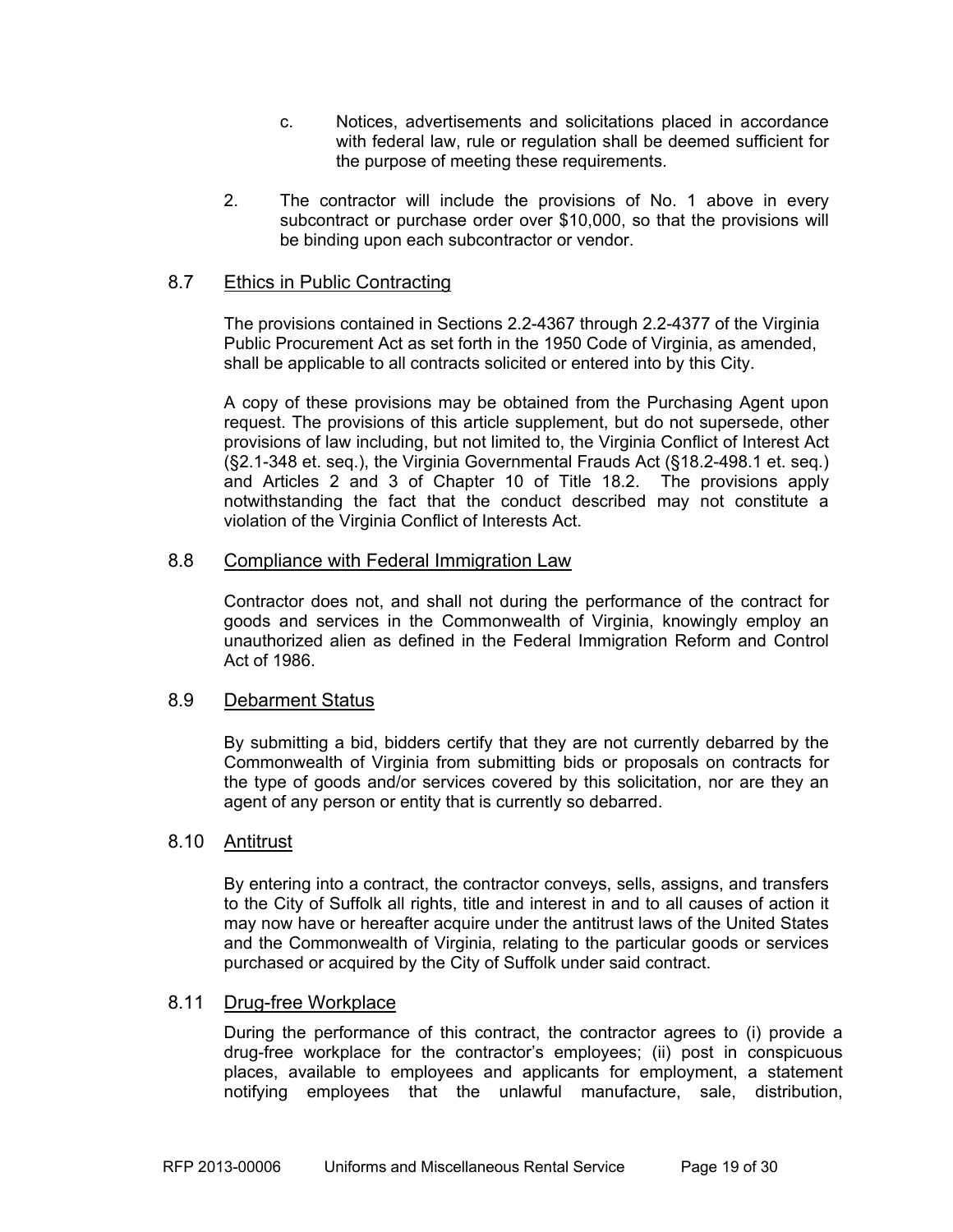dispensation, possession, or use of a controlled substance or marijuana is prohibited in the contractor's workplace and specifying the actions that will be taken against employees for violations of such prohibition; (iii) state in all solicitations or advertisements for employees placed by or behalf of the contractor that the contractor maintains a drug-free workplace; and (iv) include the provisions of the foregoing clauses in every subcontract or purchase order of over \$10,000, so that the provisions will be binding upon each subcontractor or vendor.

 For the purpose of this section, "drug-free workplace" means a site for the performance of work done in connection with a specific contract awarded to a contractor in accordance with this chapter, the employees of whom are prohibited from engaging in the unlawful manufacture, sale, distribution, dispensation, possession, or use of a controlled substance or marijuana during the performance of the contract.

#### 8.12 Waiver

 The failure by one party to require performance of any provision of this agreement shall not affect that party's right to require performance at any time thereafter, nor shall a waiver of any breach or default of the agreement constitute a waiver of any subsequent breach or default or a waiver of the provision itself.

#### 8.13 Exemption from Taxes

The City is exempt from State Sales Tax and Federal Excise Tax. Tax Exemption Certificate indicating the City's tax exempt status will be furnished by the City of Suffolk.

#### 8.14 Faith-Based Organizations

City of Suffolk does not discriminate against faith-based organizations.

#### 8.15 Modifications

 There may be no modification of this contract except in writing executed by the authorized representative of the City and Contractor.

#### 8.16 Invoicing and Payment

 The firm shall submit invoices on a frequency to be determined, as agreed upon by the City, for each payment requested. Such statement shall also include a detailed breakdown of all charges.

 All such invoices will be paid promptly unless any items thereon are questioned, in which event payment will be withheld pending verification of the amount claimed and the validity of the claim. The firm shall provide complete cooperation during any such investigation. All invoices shall be forwarded in duplicate to the following address: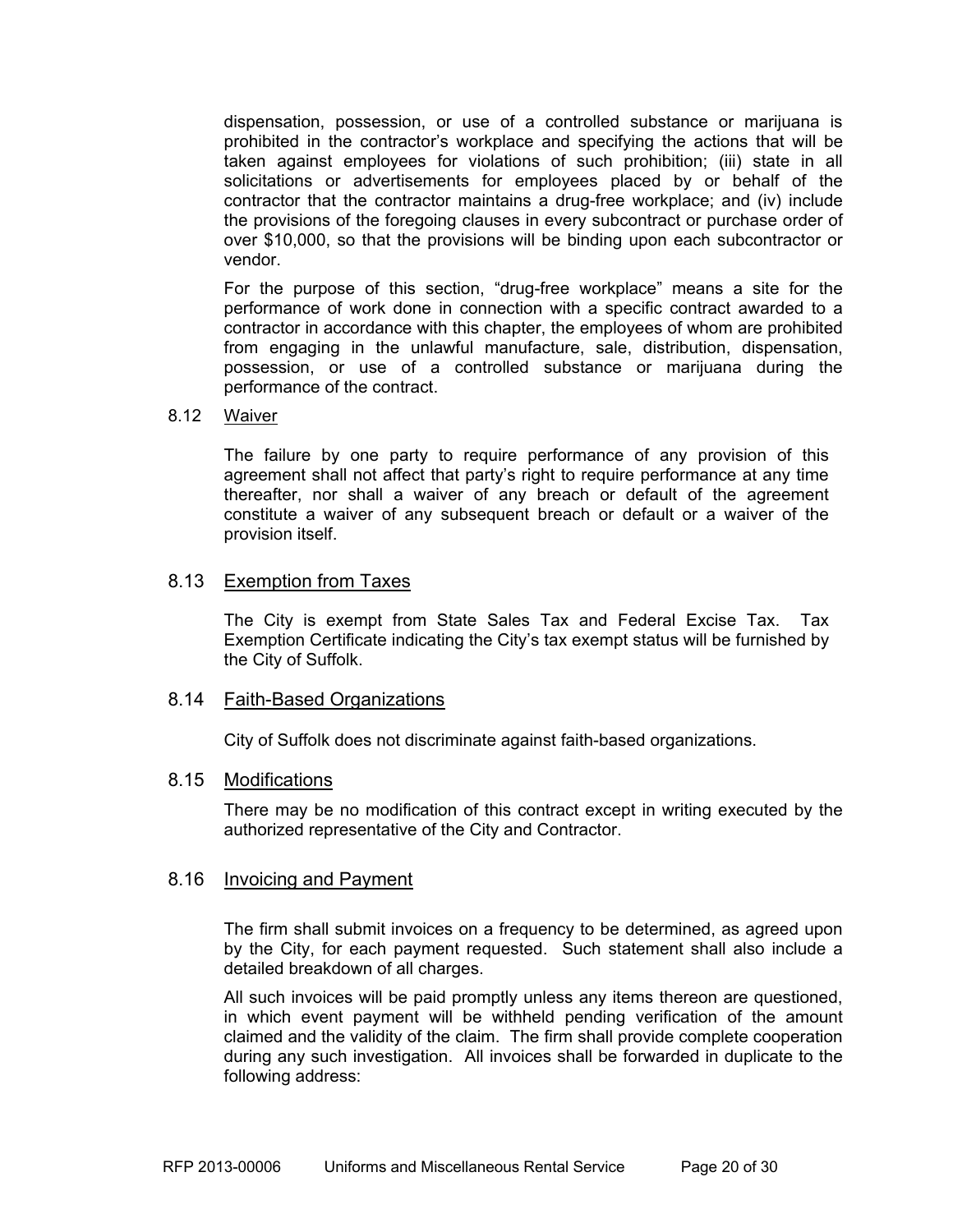City of Suffolk, Virginia (Using Department) P.O. Box 1858 Suffolk, Virginia 23439

Upon acceptance of work, the City will render payment within forty-five (45) days of receipt of invoice. Interest shall accrue at the rate of one percent per month. Unless otherwise provided under the terms of this CONTRACT, interest for late payments shall not exceed one percent (1%) per month.

 Individual contractors shall provide their social security numbers, and proprietorships, partnerships, and corporations shall provide their federal employer identification number on the pricing form.

#### 8.17 Payments to Subcontractors

Within seven (7) days after receipt of monies paid by the City for work performed by a subcontractor under this contractor, the contractor shall either:

- a. Pay the subcontractor for the proportionate share of the total payment received from the City attributable to the work performed by the subcontractor under this contract; or
- b. Notify the City and subcontractor, in writing, of his intention to withhold all or a part of the subcontractor's payment and the reason for nonpayment.

The contractor shall pay interest to the subcontractor on all amounts owed that remain unpaid beyond the seven (7) day period except for amounts withheld as allowed in item b above.

Payments to subcontractor shall be made in accordance with § 2.2-4354 of Code of Virginia (1950), as amended. Unless otherwise specified in the contract, interest shall accrue at the rate of one percent (1%) per month.

#### 8.18 Non-Assignment

 The successful offeror is prohibited from assigning, transferring, conveying, subletting, or otherwise disposing of this agreement or its rights, title or interest therein or its power to execute such agreement to any other person, company or corporation without the prior consent and approval in writing by the City.

#### 8.19 Termination without Cause

The CITY may at any time, and for any reason, terminate this Contract by written notice to CONTRACTOR specifying the termination date, which shall be not less than thirty (30) days from the date such notice is mailed.

Notice shall be given to CONTRACTOR by certified mail/return receipt requested at the address set forth in CONTRACTOR's Bid Proposal or as provided in this Contract.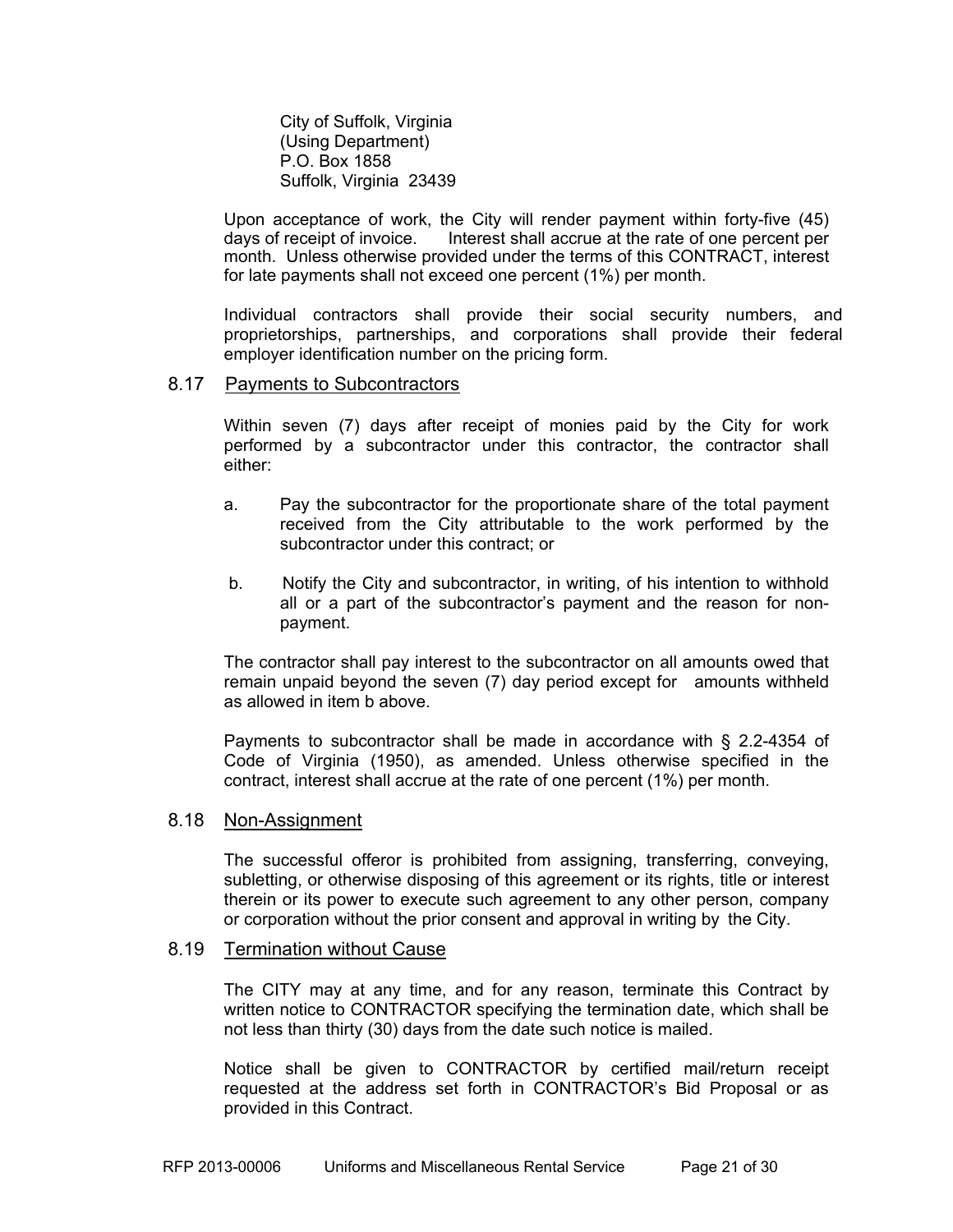In the event of such termination, CONTRACTOR shall be paid such amount as shall compensate CONTRACTOR for the work satisfactorily completed, and accepted by the CITY, at the time of termination.

If the CITY terminates this Contract, CONTRACTOR shall withdraw its personnel and equipment, cease performance of any further work under this Contract, and turn over to the CITY any work completed or in process for which payment has been made.

#### 8.20 Termination with Cause/Default/Cancellation

In the event that CONTRACTOR shall for any reason or through any cause be in default of the terms of this Contract, the CITY may give CONTRACTOR written notice of such default by certified mail/return receipt requested at the address set forth in Contractor's Bid/Proposal or as provided in this **CONTRACT** 

Unless otherwise provided, CONTRACTOR shall have ten (10) days from the date such notice is mailed in which to cure the default. Upon failure of CONTRACTOR to cure the default, the CITY may immediately cancel and terminate this CONTRACT as of the mailing date of the default notice.

Upon termination, CONTRACTOR shall withdraw its personnel and equipment, cease performance of any further work under the CONTRACT, and turn over to the CITY any work in process for which payment has been made.

In the event of violations of law, safety or health standards and regulations, this CONTRACT may be immediately cancelled and terminated by the CITY and provisions herein with respect to opportunity to cure default shall not be applicable.

#### 8.21 Non-Appropriation Availability of Funds

It is understood and agreed between the parties hereto that the CITY shall be bound and obligated hereunder only to the extent that the funds shall have been appropriated and budgeted for the purpose of this CONTRACT. In the event funds are not appropriated and budgeted in any fiscal year for payments due under this CONTRACT, the CITY shall immediately notify CONTRACTOR of such occurrence and this CONTRACT shall terminate on the last day of the fiscal year for which the appropriation was made without penalty or expense to the CITY of any kind whatsoever.

#### 8.22 Record Retention/Audits

 The contractor shall retain, during the performance of the contract and for a period of seven years from the completion of the contract, all records, including computerized records, pertaining to the contractor's proposal and any contract awarded pursuant to this Request for Proposal. Such records shall include but not be limited to all paid vouchers; other reimbursement supported by invoices;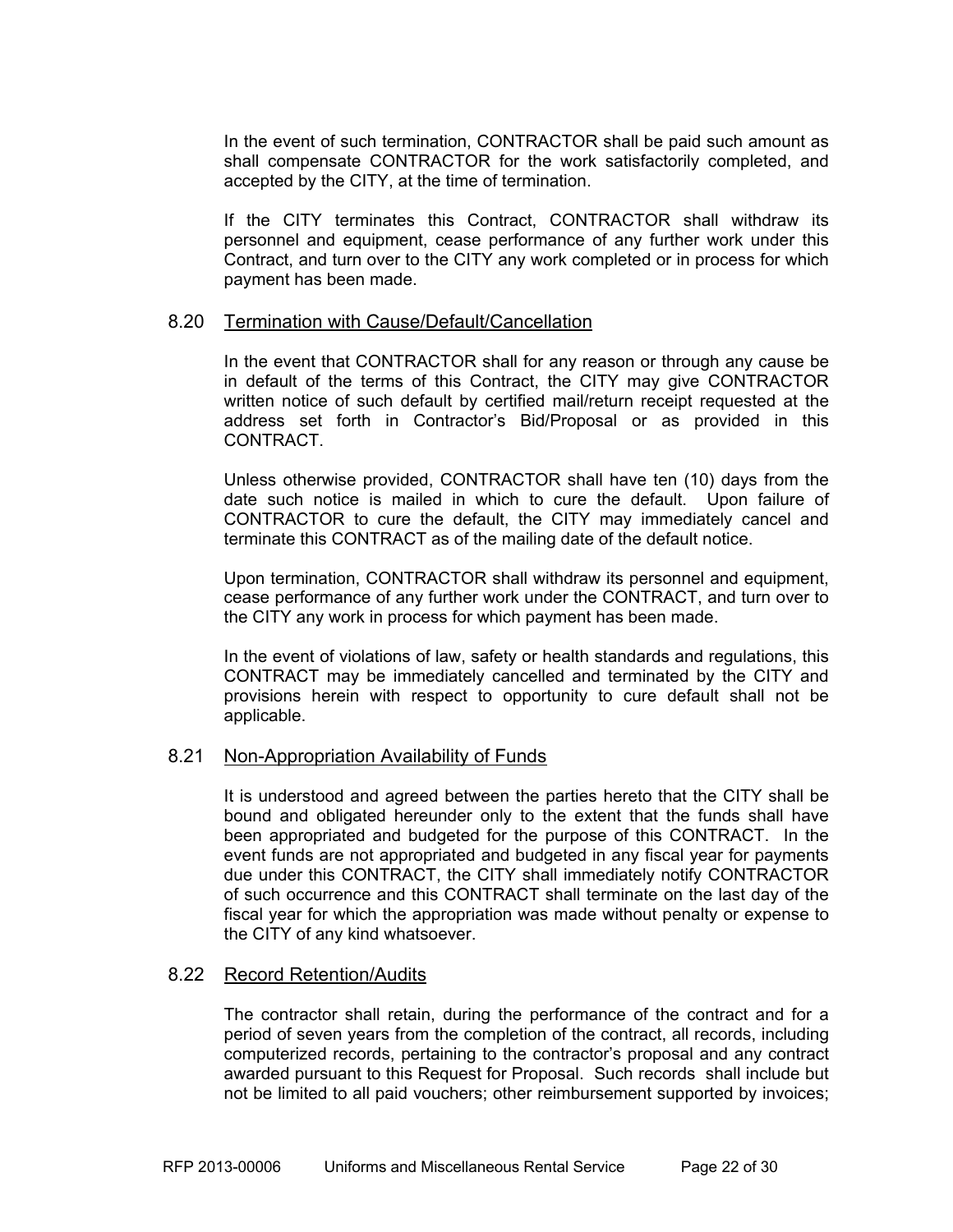ledgers; canceled checks; deposit slips; bank statements; journals; contract amendments; insurance documents; memoranda; and correspondence. Such records shall be available on demand and without advance notice during normal working hours.

 The City may perform in-progress and post-contract audits of the contractor's records as a result of a contract awarded pursuant to this RFP. Such records shall be available on demand and without notice during normal working hours.

#### 8.23 Severability

 If any part, term, or provision of this agreement, shall be found by the Court to be legally invalid or unenforceable, then such provision or portion thereof, shall be performed in accordance with applicable laws. The invalidity or unenforceability of any provision or portion of any contract document shall not affect the validity of any other provision or portion of the contract document.

#### 8.24 Applicable Laws

This contract shall be governed in all respects by the laws of the Commonwealth of Virginia. Any judicial action shall be filed in the Commonwealth of Virginia, City of Suffolk.

#### 8.25 Changes and Additions

It shall be the responsibility of the Contractor to notify the City, in writing, of any necessary modifications or additions in the Scope of this Agreement. Compensation for changes or additions in the Scope of this Agreement will be negotiated and approved by the City, in writing.

 It is understood and agreed to by both the City and the Contractor that such modifications or additions to this Agreement shall be made only by the full execution of the City's standard Agreement change order form. Furthermore, it is understood and agreed by both parties that any work done by the Contractor on such modification or addition to this Agreement prior to the City's execution of its standard Agreement change order form shall be at the total risk of the Contractor and said work may not be compensated by the City.

#### 8.26 Conflict of Interest

Contractor shall not accept or receive commissions or other payments from third parties for soliciting, negotiating, procuring, or effecting insurance on behalf of the City.

#### 8.27 Responsibility of Contractor

The Contractor shall, without additional costs or fee to the City, correct or revise any errors or deficiencies in his performance. Neither the City's review, approval or acceptance of, nor payment for any of the services required under this Agreement shall be deemed a waiver of rights by the City, and the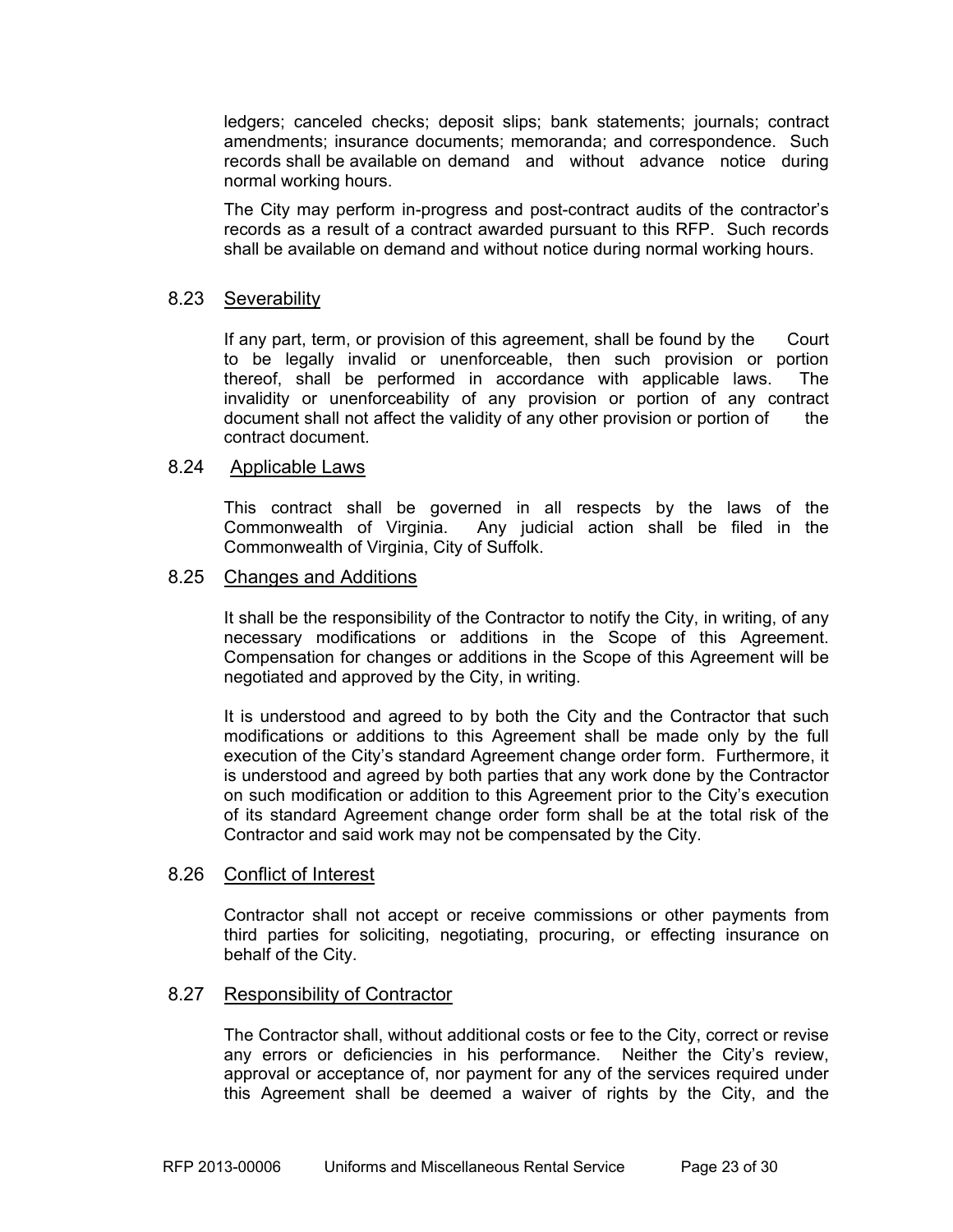Contractor shall remain liable to the City for all costs which are incurred by the City as a result of the Contractor's negligent performance of any of the services furnished under this Agreement.

#### 8.28 Ownership of Documents

Any reports, specifications, blueprints, negatives or other documents prepared by the Contractor in the performance of its obligations under the resulting contract shall be the exclusive property of City of Suffolk, and all such materials shall be returned to the owner upon completion, termination, or cancellation of this contract. The Contractor shall not use, willingly allow, or cause such materials to be used for any purpose other than performance of all Contractor's obligations under the resulting contract without the prior written consent of City of Suffolk. Documents and materials developed by the Contractor under the resulting contract shall be the property of City or Suffolk; however, the Contractor may retain file copies, which cannot be used without prior written consent of the Owner. City of Suffolk agrees that the Contractor shall not be liable for any damage, loss, or injury resulting from the future use of the provided documents for other than the project specified, when the Contractor is not the firm of record.

#### 8.29 Controlling Law; Venue; Pending/During Litigation

This Agreement is made, entered into, and shall be performed in the City of Suffolk, Virginia, and shall be governed by the applicable laws of the Commonwealth of Virginia without regard to its conflict of law rules. In the event of litigation concerning this Agreement, the parties agree to the exclusive jurisdiction and venue of the Circuit Court of the City of Suffolk, Virginia; however, in the event that the federal court has jurisdiction over the matter, then the parties agree to the exclusive jurisdiction and venue of the U.S. District Court for the Eastern District of Virginia, Norfolk Division.

The Contractor shall not cause a delay in services because of the pending or during litigation proceedings, except with the express, written consent of the City or written instruction/order from the Court.

#### 8.30 Compliance with State Law; Foreign and Domestic Business authorized to Transact Business in the Commonwealth (VPPA §2.2 – 4311.2)

 A bidder or offeror organized or authorized to transact business in the Commonwealth pursuant to Title 13.1 or Title 50 is to include in its bid or proposal the identification number issued to it by the State Corporation Commission. Any bidder or offeror that is not required to be authorized to transact business in the Commonwealth as a foreign business entity under Title 13.1 or Title 50 or as otherwise required by law shall include in its bid or proposal a statement describing why the bidder or offeror is not required to be so authorized. A public body may void any contract with a business if the business fails to remain in compliance with the provisions of this section.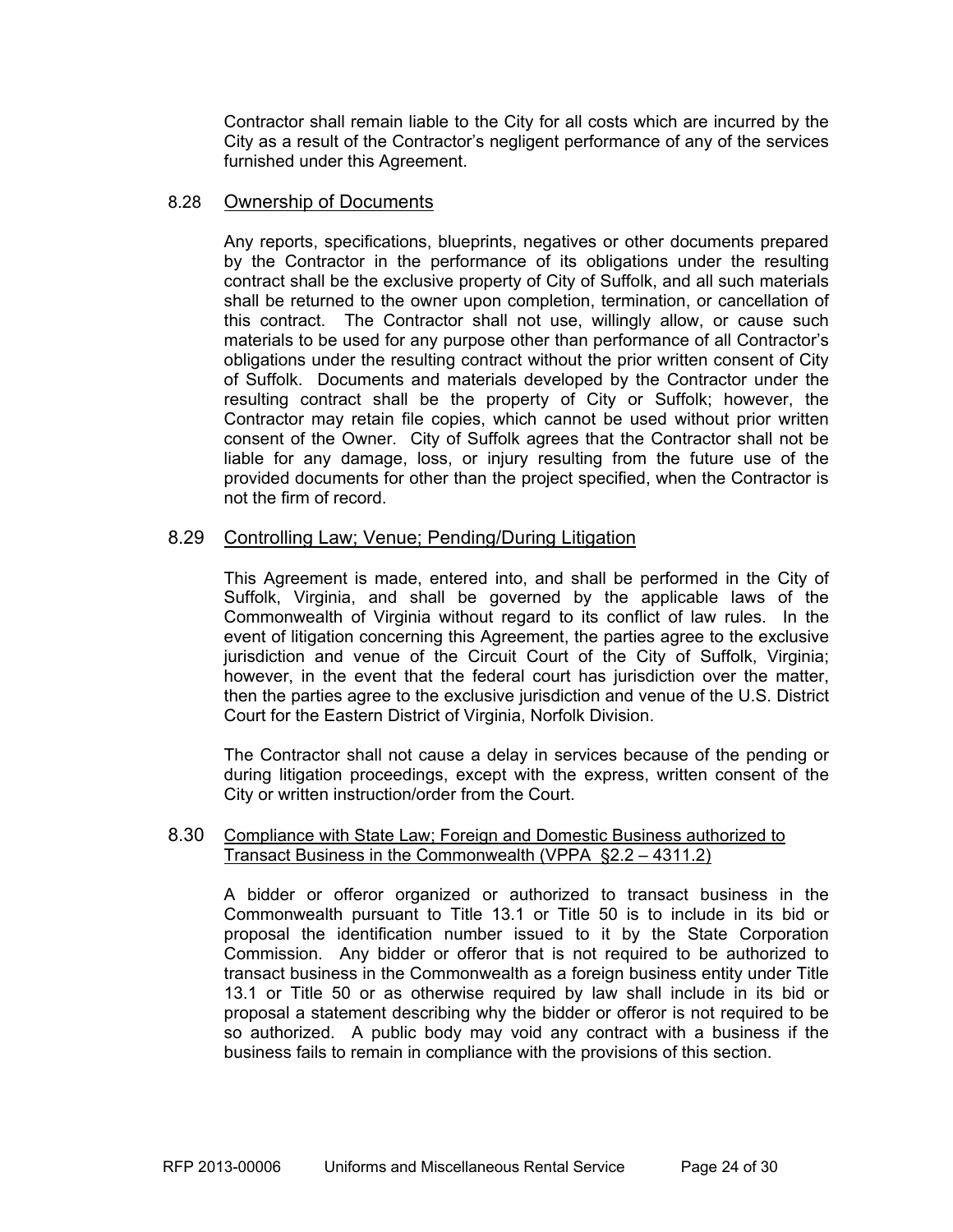# **SIGNATURE SHEET**

(Submit with Proposal)

My signature certifies that the proposal as submitted complies with all Terms and Conditions as set forth.

My signature also certifies that the accompanying proposal is not the result of, or affected by, any unlawful act of collusion with another person or company engaged in the same line of business or commerce, or any act of fraud punishable under Title 18.2, Chapter 12, Article 1.1 of the Code of Virginia, 1950, as amended. Furthermore, I understand that fraud and unlawful collusion are crimes under the Virginia Governmental Frauds Act, the Virginia Government Bid Rigging Act, and Virginia Antitrust Act, and Federal Law, and can result in fines, prison sentences, and civil damage awards.

My signature also certifies that this firm has no business or personal relationships with any other companies or persons that could be considered as a conflict of interest or potential conflict of interest to the City of Suffolk and that there are no principals, officers, agents, employees, or representatives of this firm that have any business or personal relationships with any other companies or persons that could be considered as a conflict of interest or a potential conflict of interest to the City of Suffolk, pertaining to any and all work or services to be performed as a result of this request and any resulting contract with the City of Suffolk.

By signature and tile, I hereby certify that I am authorized to sign as a Representative for the Firm and can bind the firm into a contract:

| Identification number issued to it by the State Corporation Commission _________ |  |  |  |  |  |
|----------------------------------------------------------------------------------|--|--|--|--|--|
|                                                                                  |  |  |  |  |  |
|                                                                                  |  |  |  |  |  |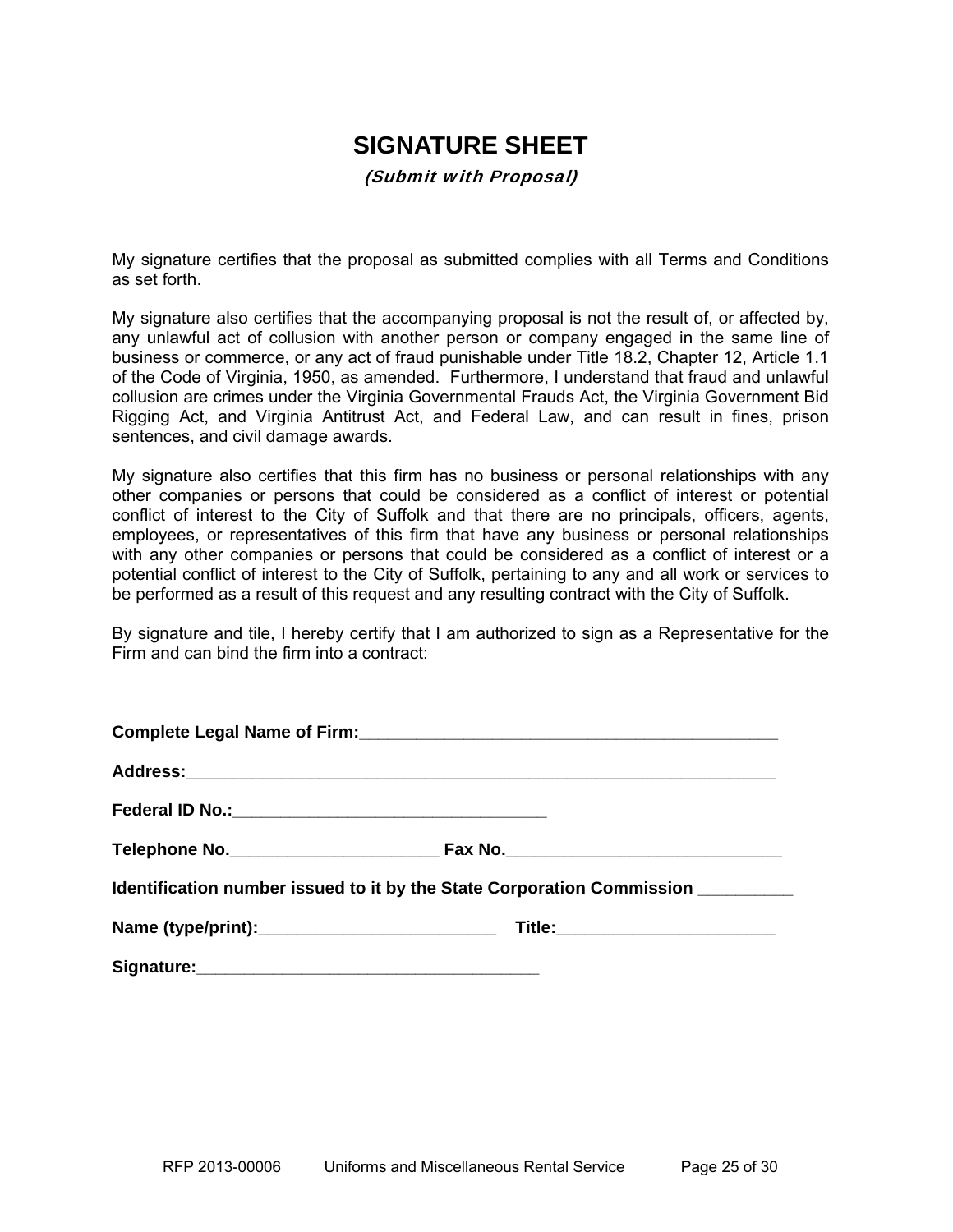## **PROPRIETARY/CONFIDENTIAL INFORMATION IDENTIFICATION (RFP #2013-00006)**

Name of Firm/Offeror:

Trade secrets or proprietary information submitted by an offeror shall not be subject to public disclosure under the Virginia Freedom of Information Act; however, the offeror must invoke the protections of §2.2-4342F of the Code of Virginia, in writing, either before or at the time the data or other material is submitted. The written notice must specifically identify the data or materials to be protected, including the section of the proposal in which it is contained, as well as the page number(s), and state the reasons why protection is necessary. The proprietary or trade secret material submitted must be identified by some distinct method such as highlighting or underlining and must indicate only the specific words, figures, or paragraphs that constitute a trade secret or proprietary information. In addition, a summary of proprietary information provided shall be submitted on this form. The designation of an entire proposal document, line item prices, and/or total proposal prices as proprietary or trade secrets is not acceptable. If, after being given reasonable time, the offeror refuses to withdraw such a classification designation, the proposal will be rejected.

| SECTION/TITLE | PAGE      | REASON(S) FOR WITHHOLDING FROM<br><b>DISCLOSURE</b> |
|---------------|-----------|-----------------------------------------------------|
|               | NUMBER(S) |                                                     |
|               |           |                                                     |
|               |           |                                                     |
|               |           |                                                     |
|               |           |                                                     |
|               |           |                                                     |
|               |           |                                                     |
|               |           |                                                     |
|               |           |                                                     |
|               |           |                                                     |
|               |           |                                                     |
|               |           |                                                     |
|               |           |                                                     |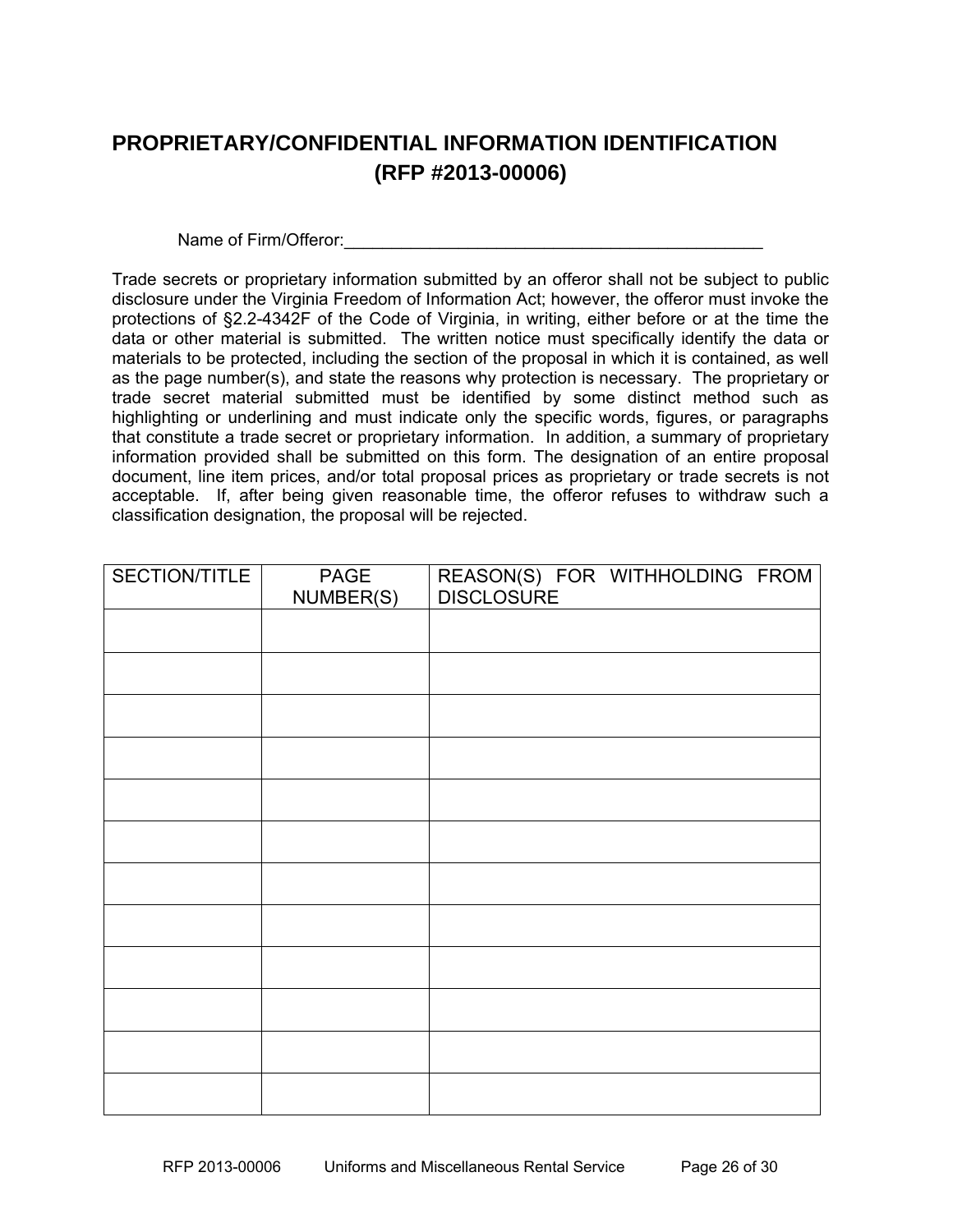## **EXCEPTIONS TO RFP** (RFP #2013-00006)

Name of Firm/Offeror:<br>
Sales Contract Contract Contract Contract Contract Contract Contract Contract Contract Contract Contract Contract Contract Contract Contract Contract Contract Contract Contract Contract Contract Cont

Unless stated in this portion of the proposal, all Offerors will be considered to have accepted all the terms of the Request for Proposal (RFP), including all musts, shalls, and shoulds, and any amendments as issued, without exception.

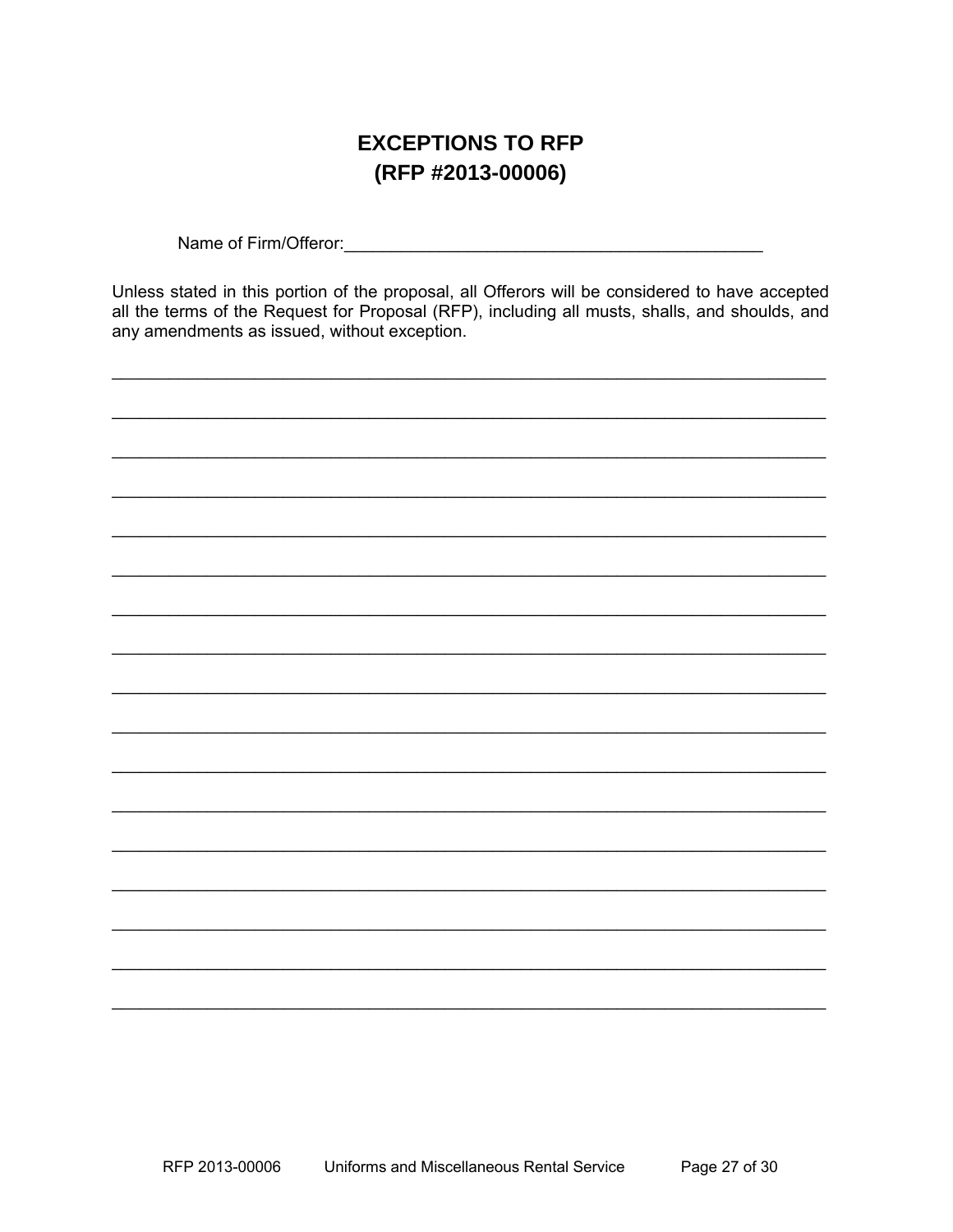# 1. Firm Name Contact Title **E-mail** E-mail **E-mail**  Mailing Address Phone Fax Fax 2. Firm Name **Contact** Title E-mail E-mail Mailing Address **Mailing** Address **Mailing** Address **Mailing** Address **Mailing** Address **Mailing** Address **Mailing** Address **Mailing** Address **Mailing** Address **Mailing** Address **Mailing** Address **Mailing** Address **Mailing** Phone Fax <u> 1990 - Johann Barbara, martin a</u> 3. Firm Name **Contact**  Title E-mail Mailing Address<br>
<u>Landon Mailing</u> Phone <u>Constantine Fax</u> Fax **Fax Fax Fax Fax Fax Fax Fax Fax Fax Fax Fax Fax Fax Fax Fax Fax Fax Fax Fax Fax Fax Fax Fax Fax Fax Fax Fax Fax Fax Fax Fax Fax F** 4. Firm Name Contact Title E-mail Mailing Address Phone **Fax**

## **Offerers Shall Provide References On This Form.**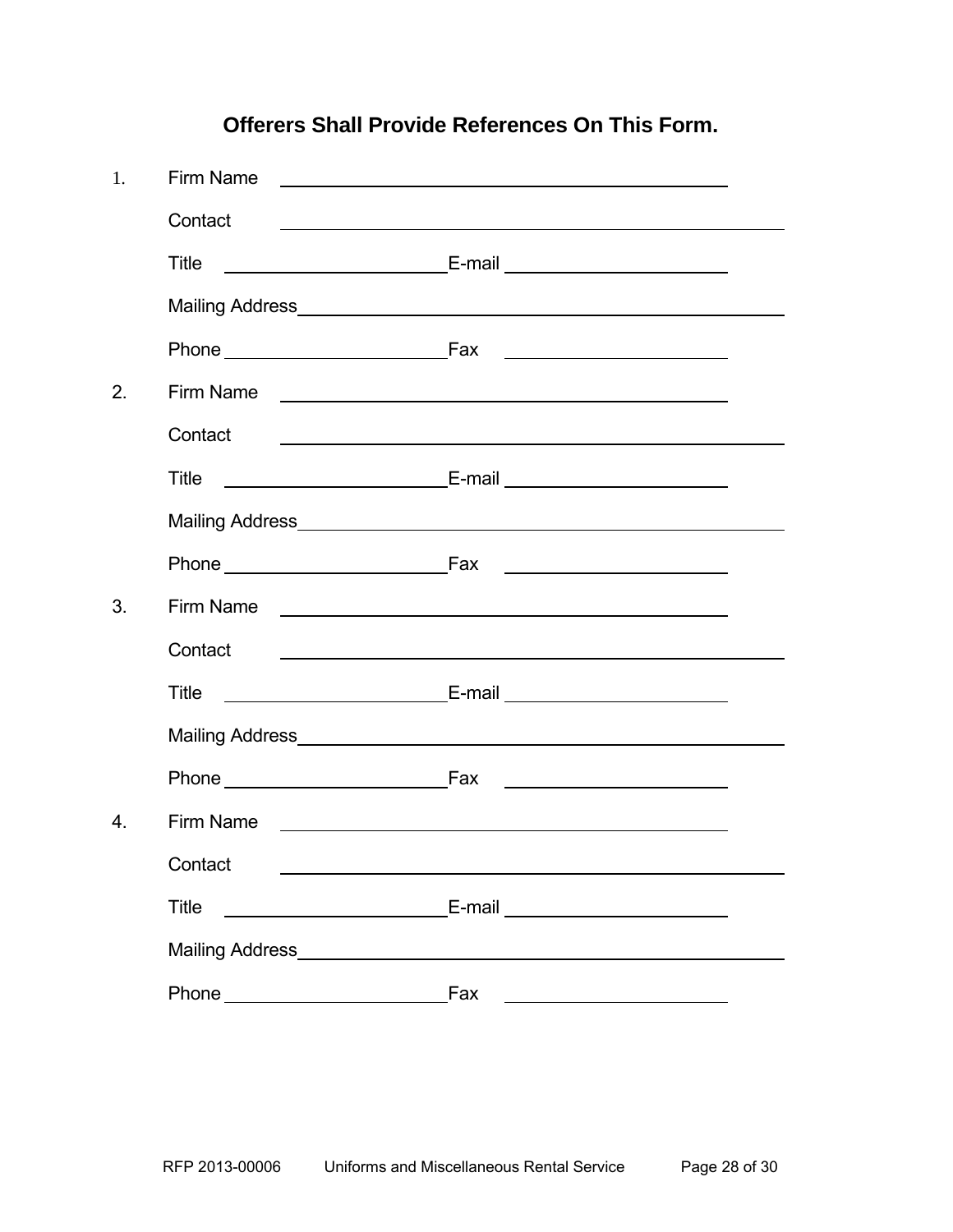## PROOF OF AUTHORITY TO TRANSACT BUSINESS IN VIRGINIA THIS FORM MUST BE SUBMITTED WITH YOUR PROPOSAL/BID, FAILURE TO

INCLUDE THIS FORM MAY RESULT IN REJECTION OF YOUR PROPOSAL/BID Pursuant to Virginia Code §2.2-4311.2 an Offeror/Bidder organized or authorized to transact business in the Commonwealth pursuant to Title 13.1 or Title 50 of the Code of Virginia shall include in its proposal/bid the identification number issued to it by the State Corporation Commission ("SCC"). Any Offeror/Bidder that is not required to be authorized to transact business in the Commonwealth as a foreign business entity under Title 13.1 or Title 50 of the Code of Virginia or as otherwise required by law shall include in its proposal/bid a statement describing why the Offeror/Bidder is not required to be so authorized. Any Offeror/Bidder described herein that fails to provide the required information shall not receive an award unless a waiver of this requirement and the administrative policies and procedures establish to implement this section is granted by the City Manager, as applicable.

If this quote for goods or services is accepted by the City of Suffolk, Virginia the undersigned agrees that the requirements of the Code of Virginia Section §2.2-4311.2 have been met.

Please complete the following by checking the appropriate line that applies and providing the requested information.

A.\_\_\_\_\_\_ Offeror/Bidder is a Virginia business entity organized and authorized to transact business in Virginia by the SCC and such vendor's Identification Number issued to it by the SCC is

B. Cfferor/Bidder is an out-of-state (foreign) business entity that is authorized to transact business in Virginia by the SCC and such vendor's identification Number issued to it by the SCC is

C. C. Cital Offeror/Bidder does not have an Identification Number issued to it by the SCC such vendor is not required to be authorized to transact business in Virginia by the SCC for the following reason(s):

**Please attach additional sheets if you need to explain why such Offeror/Bidder is not required to be authorized to transact business in Virginia.** 

Legal Name of Company (as listed on W-9)

 $\mathcal{L}_\text{max}$  , we can also assume that the contract of  $\mathcal{L}_\text{max}$ 

\_\_\_\_\_\_\_\_\_\_\_\_\_\_\_\_\_\_\_\_\_\_\_\_\_\_\_\_\_\_\_\_\_\_\_\_\_\_\_\_\_\_

 $\mathcal{L}_\text{max}$  , we can also assume that the contract of  $\mathcal{L}_\text{max}$ 

\_\_\_\_\_\_\_\_\_\_\_\_\_\_\_\_\_\_\_\_\_\_\_\_\_\_\_\_\_\_\_\_\_\_\_\_\_\_\_\_\_\_

\_\_\_\_\_\_\_\_\_\_\_\_\_\_\_\_\_\_\_\_\_\_\_\_\_\_\_\_\_\_\_\_\_\_\_\_\_\_\_\_\_\_

Legal Name of Offeror/Bidder

Date

Authorized Signature

Print or Type Name and Title

### **RETURN THIS PAGE WITH COPIES OF DOCUMENTATION**